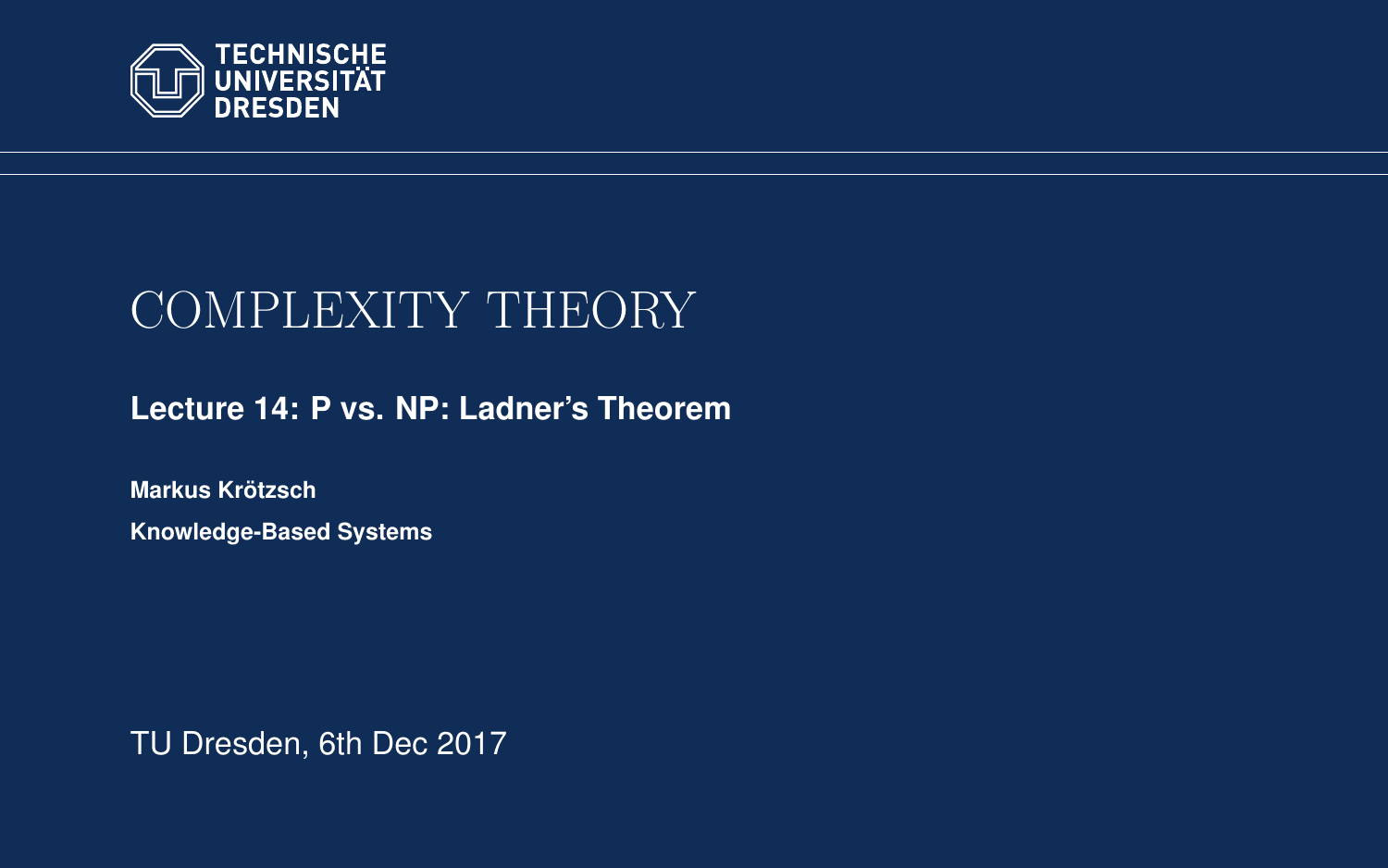# **Review**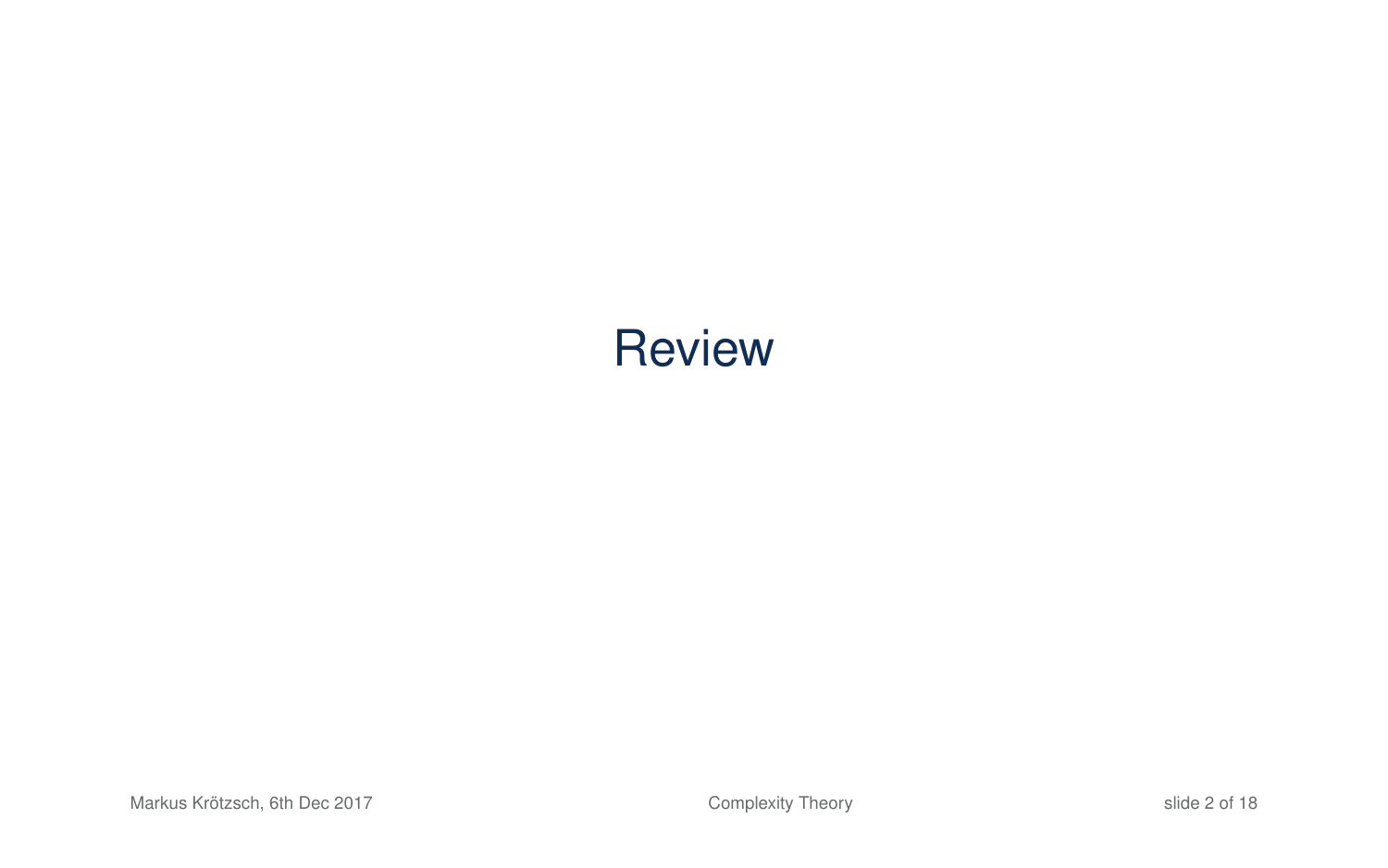### Review: Hierarchies and Gaps

Hierarchy theorems tell us that more time/space leads to more power:



Gap theorems tell us that, for non-constructible functions as time/space bounds, arbitrary (constructible or not) boosts in resources may not lead to more power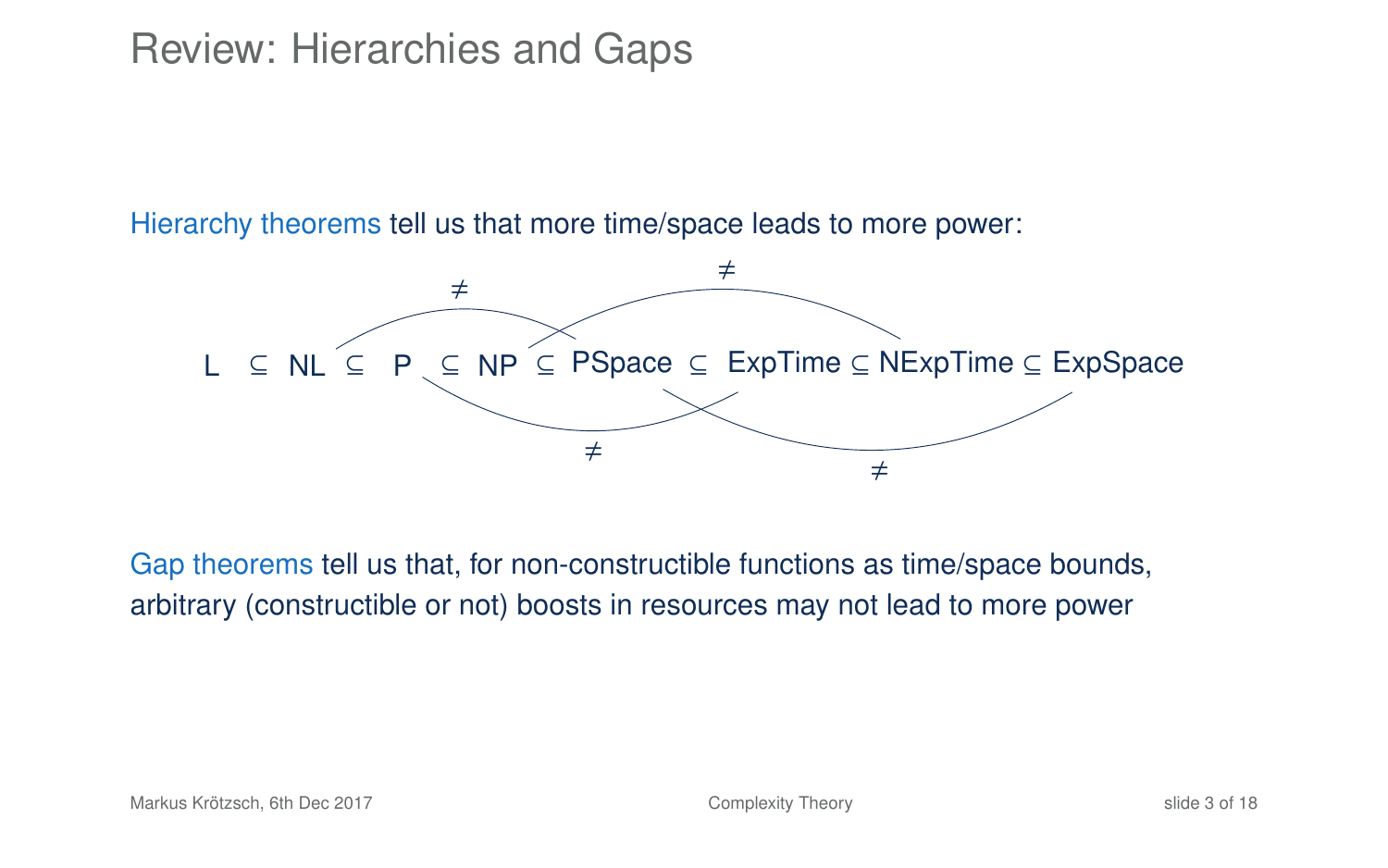## Any natural problems in the hierarchy?

To show that complexity classes are different

- We have defined concrete diagonalisation languages that can show the difference (i.e., our argument was constructive),
- but these diagonalisation languages are rather artificial (i.e., not natural).

Are there, e.g., any natural ExpTime problems that are not in P?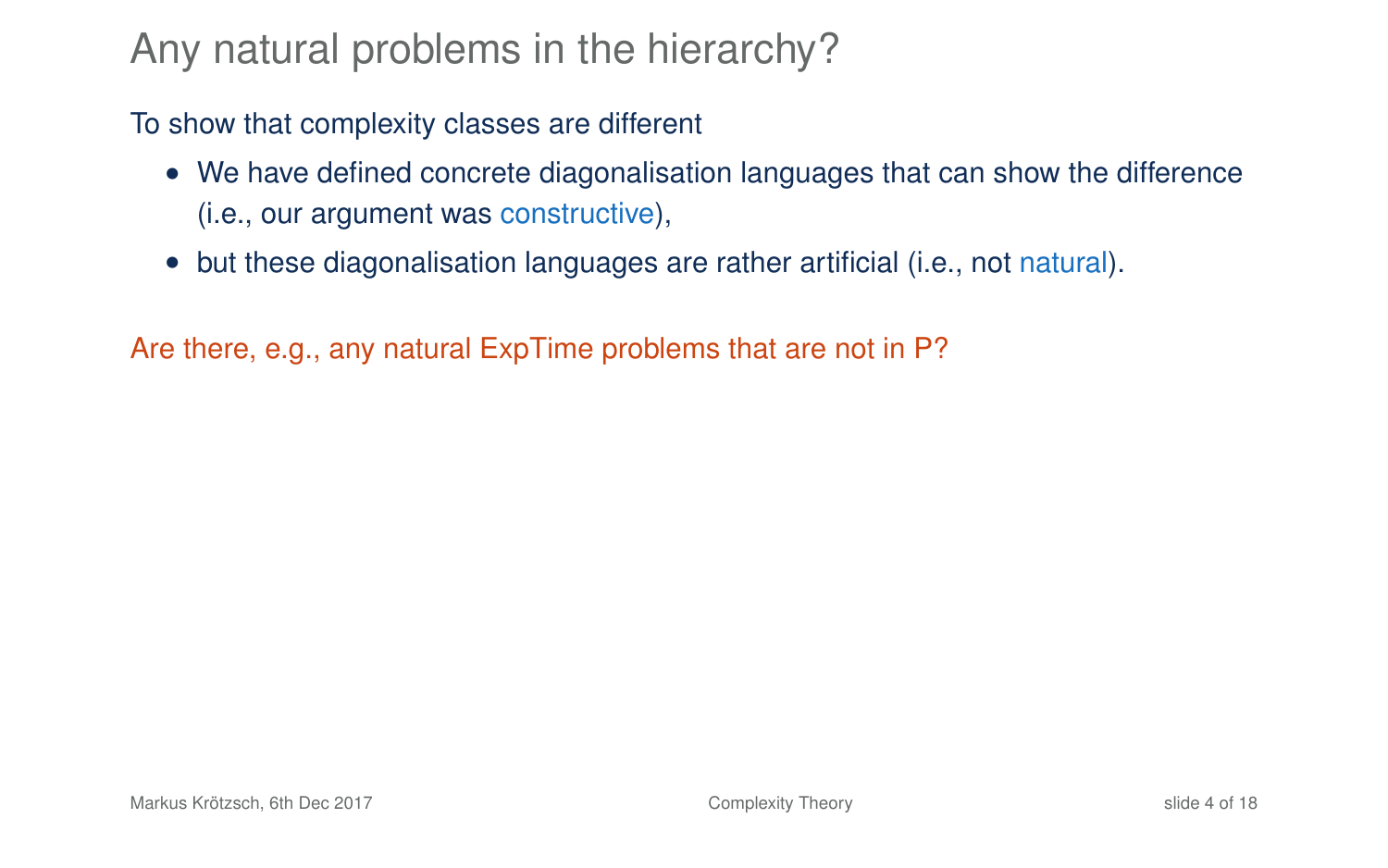### Any natural problems in the hierarchy?

To show that complexity classes are different

- We have defined concrete diagonalisation languages that can show the difference (i.e., our argument was constructive),
- but these diagonalisation languages are rather artificial (i.e., not natural).

Are there, e.g., any natural ExpTime problems that are not in P?

Yes, many:

**Theorem 14.1:** If **L** is ExpTime-hard, then  $L \notin P$ .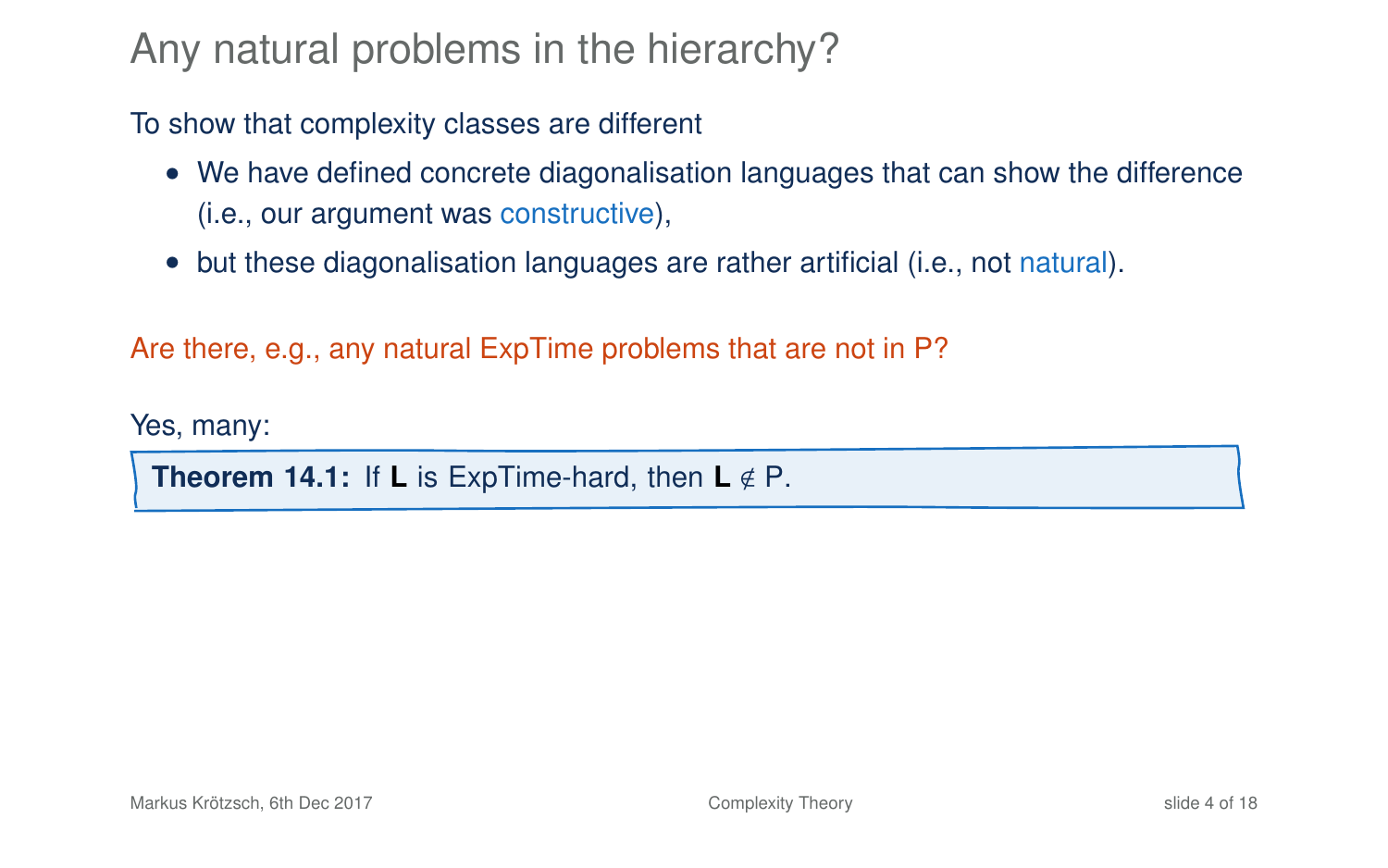### Any natural problems in the hierarchy?

To show that complexity classes are different

- We have defined concrete diagonalisation languages that can show the difference (i.e., our argument was constructive),
- but these diagonalisation languages are rather artificial (i.e., not natural).

Are there, e.g., any natural ExpTime problems that are not in P?

Yes, many:

**Theorem 14.1:** If **L** is ExpTime-hard, then  $L \notin P$ .

**Proof:** We have shown that there is a language  $\mathbf{D} \in \text{ExpTime} \setminus P$ . If **L** is ExpTime-hard, then there is a polynomial many-one reduction  $\mathbf{D} \leq_{p} \mathbf{L}$ . Therefore, if **L** were in P, then so would **D** – contradiction.

Similar results hold for other classes we separated: A problem that is hard for the larger class cannot be included in the smaller.

Markus Krötzsch, 6th Dec 2017 **[Complexity Theory](#page-0-0)** Complexity Theory slide 4 of 18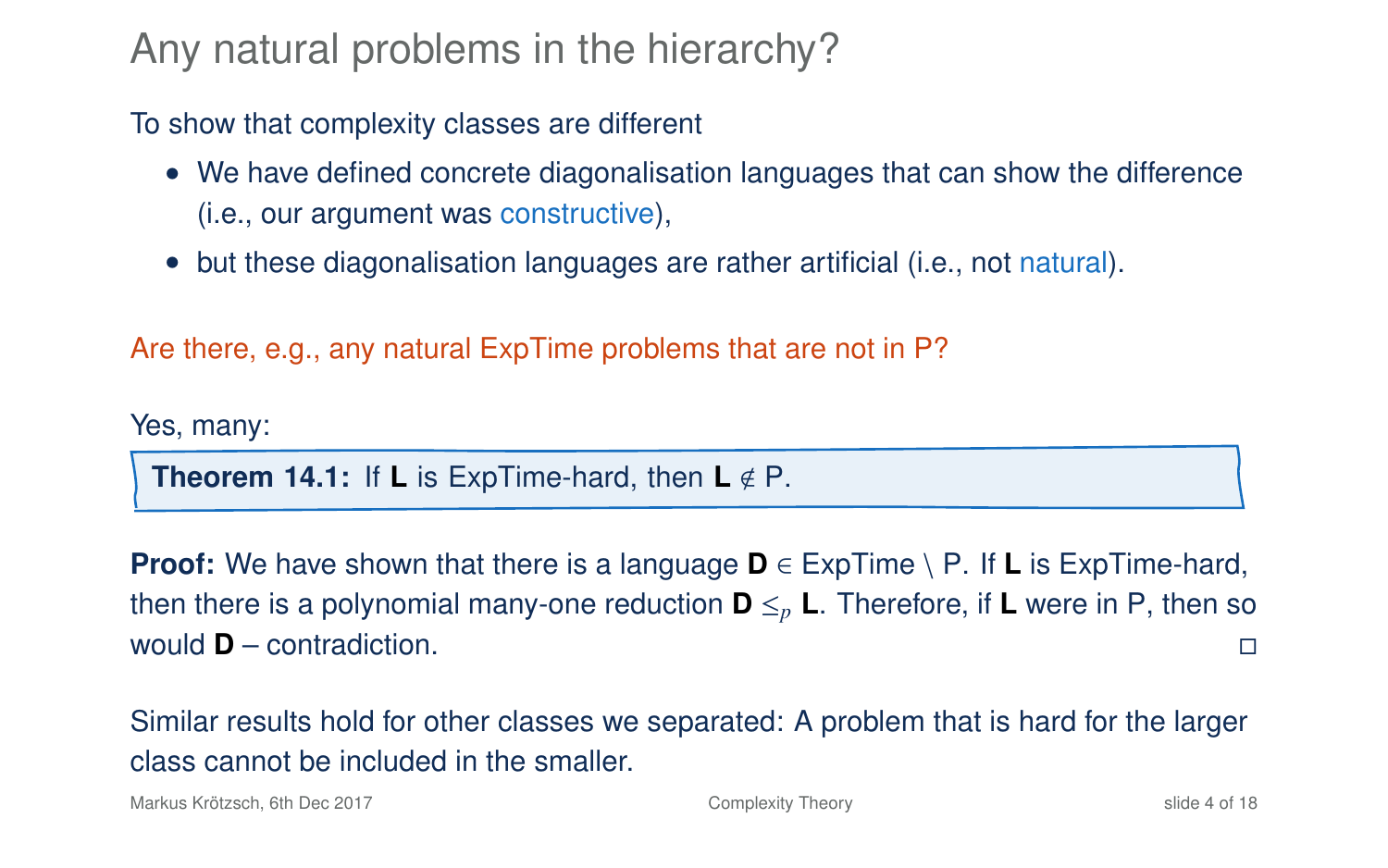# Ladner's Theorem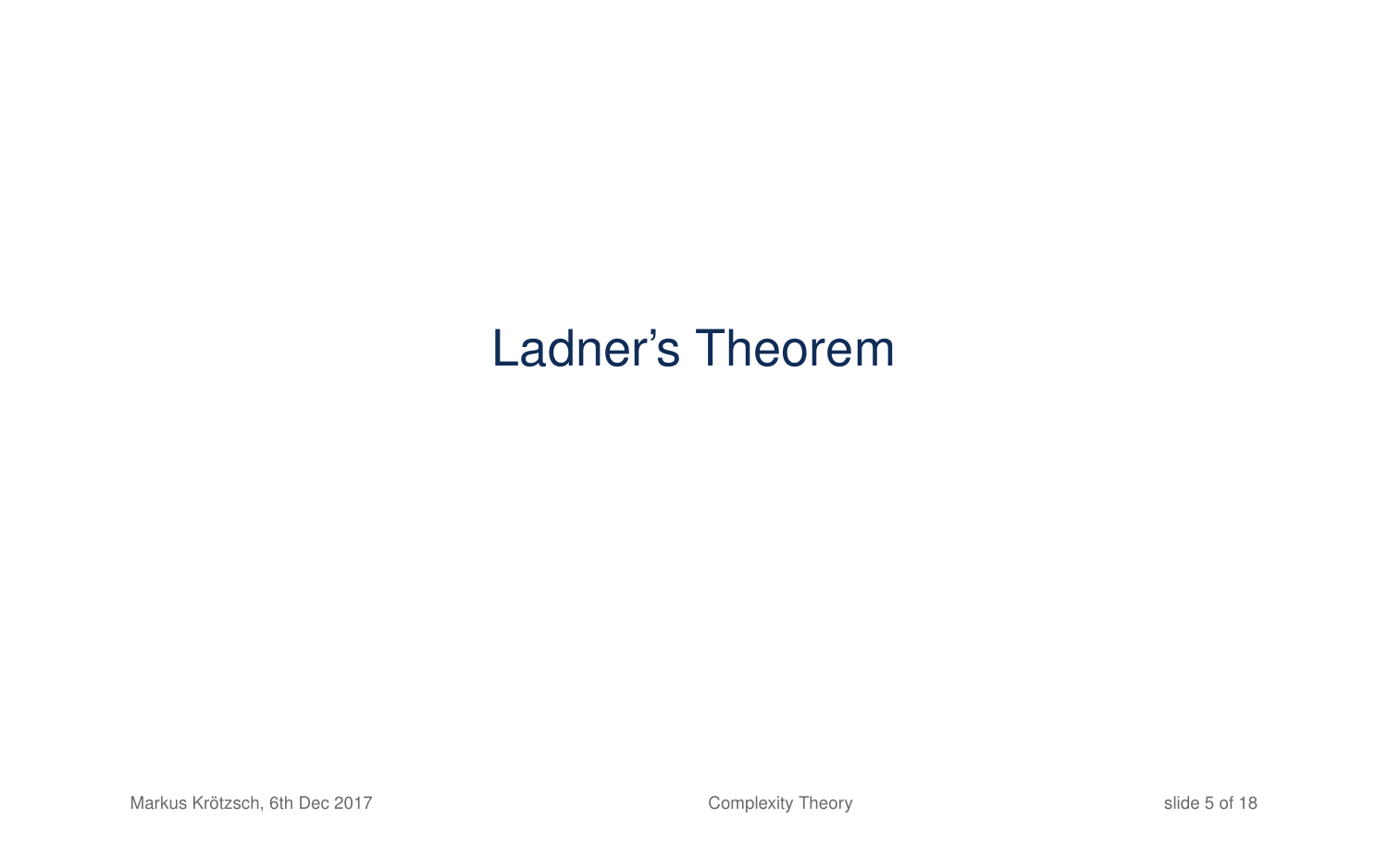### P vs. NP revisited

We have seen that a great variety of difficult problems in NP turn out to be NP-complete.

A natural question to ask is whether this apparent dichotomy is a law of nature:

<span id="page-7-0"></span>**Hypothesis:** Every problem in NP is either in P or NP-complete.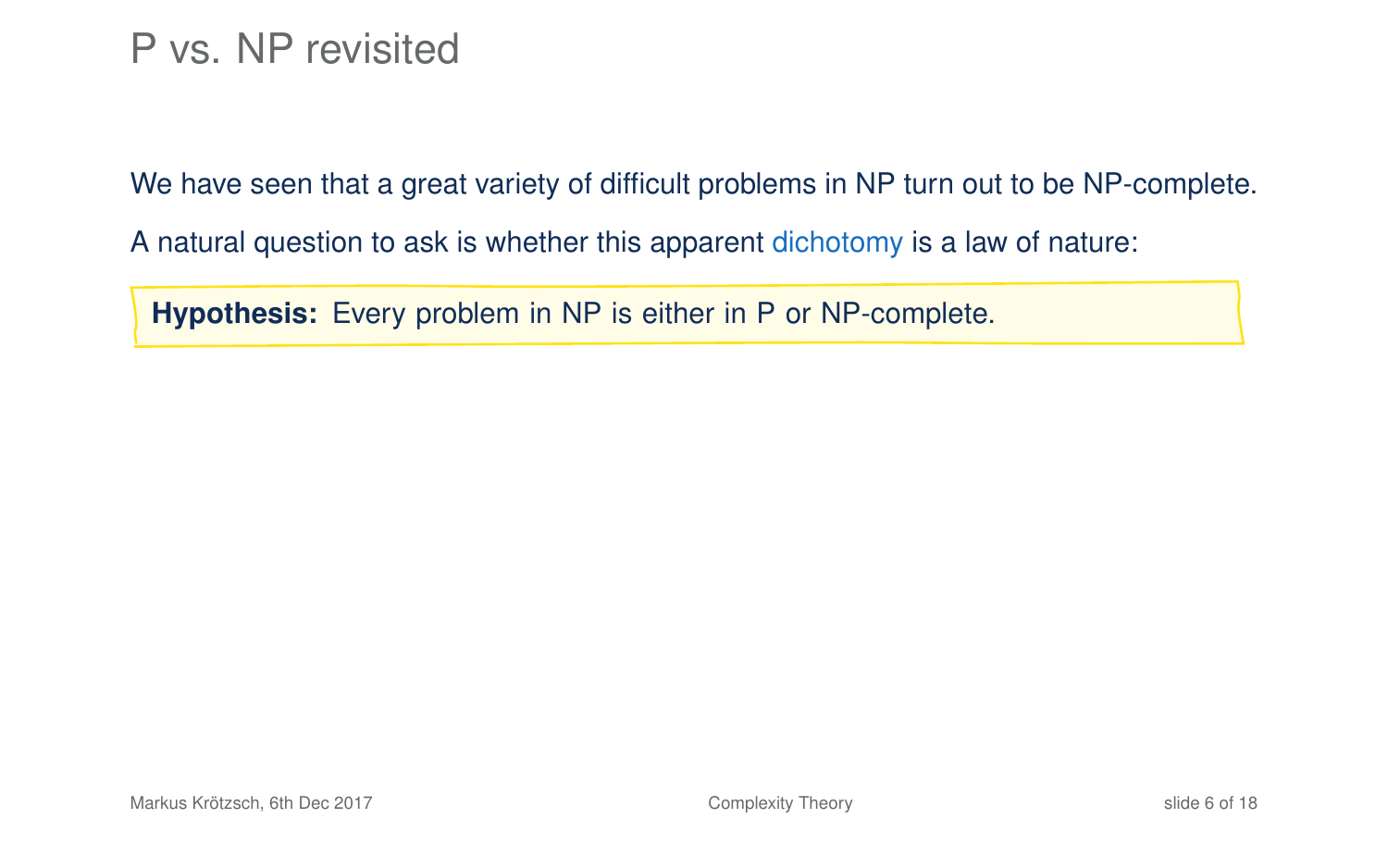We have seen that a great variety of difficult problems in NP turn out to be NP-complete.

A natural question to ask is whether this apparent dichotomy is a law of nature:

**Hypothesis:** Every problem in NP is either in P or NP-complete.

In 1975, Richard E. Ladner showed that this is wrong, unless  $P = NP$ 

(in the latter case, uninterstingly, P would turn out to be exactly the set of NP-complete problems)

**Theorem 14.2 (Ladner, 1975):** If  $P \neq NP$ , then there are problems in NP that are neither in P nor NP-complete.

Such problems are called NP-intermediate.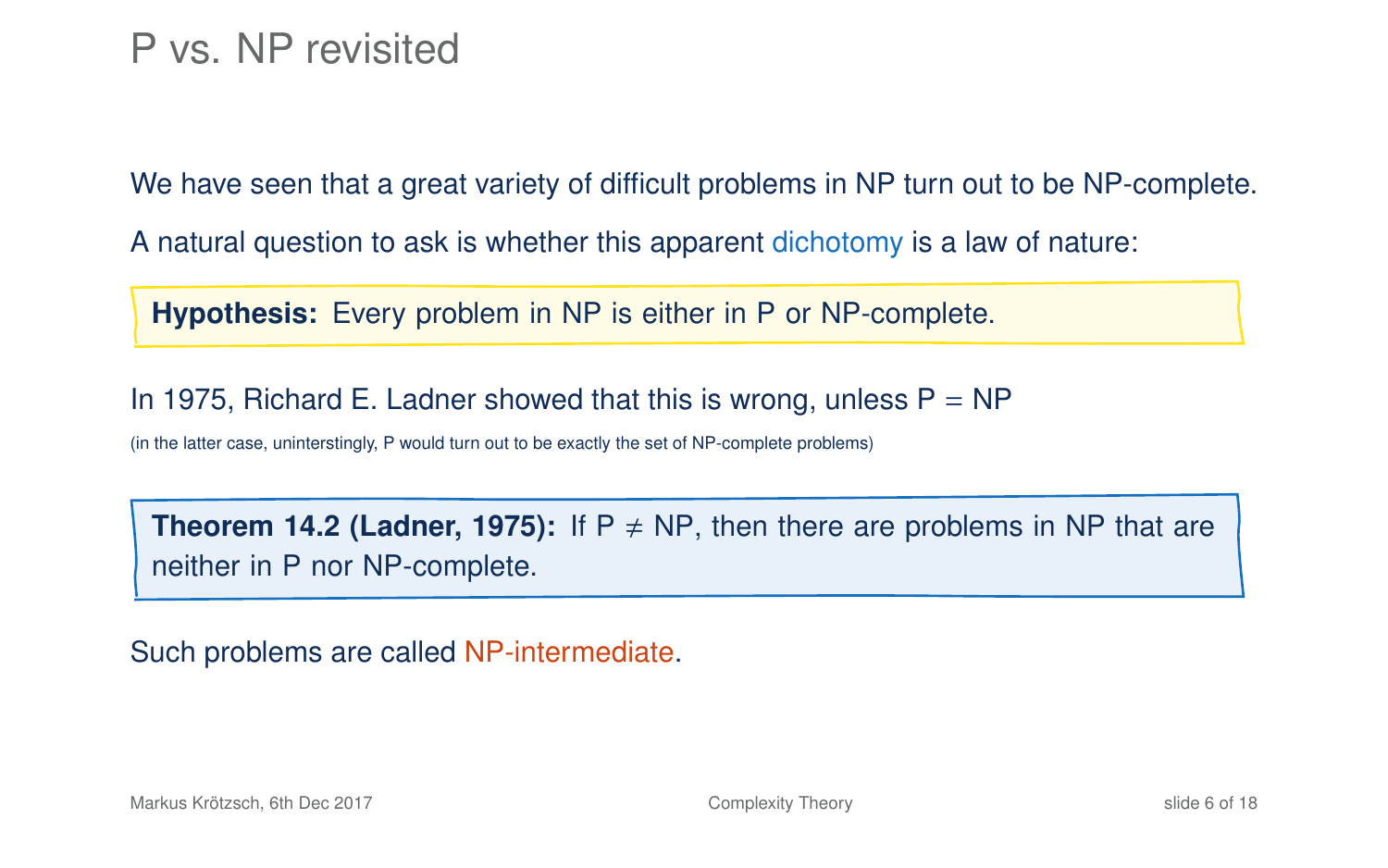### **Illustration**

**Theorem 14[.2](#page-7-0) (Ladner, 1975):** If  $P \neq NP$ , then there are problems in NP that are neither in P nor NP-complete.

In other words, given the following illustrations of the possible relationships between P and NP:



#### Ladner tells us that the middle cannot be correct.

Markus Krötzsch, 6th Dec 2017 **[Complexity Theory](#page-0-0)** Complexity Theory slide 7 of 18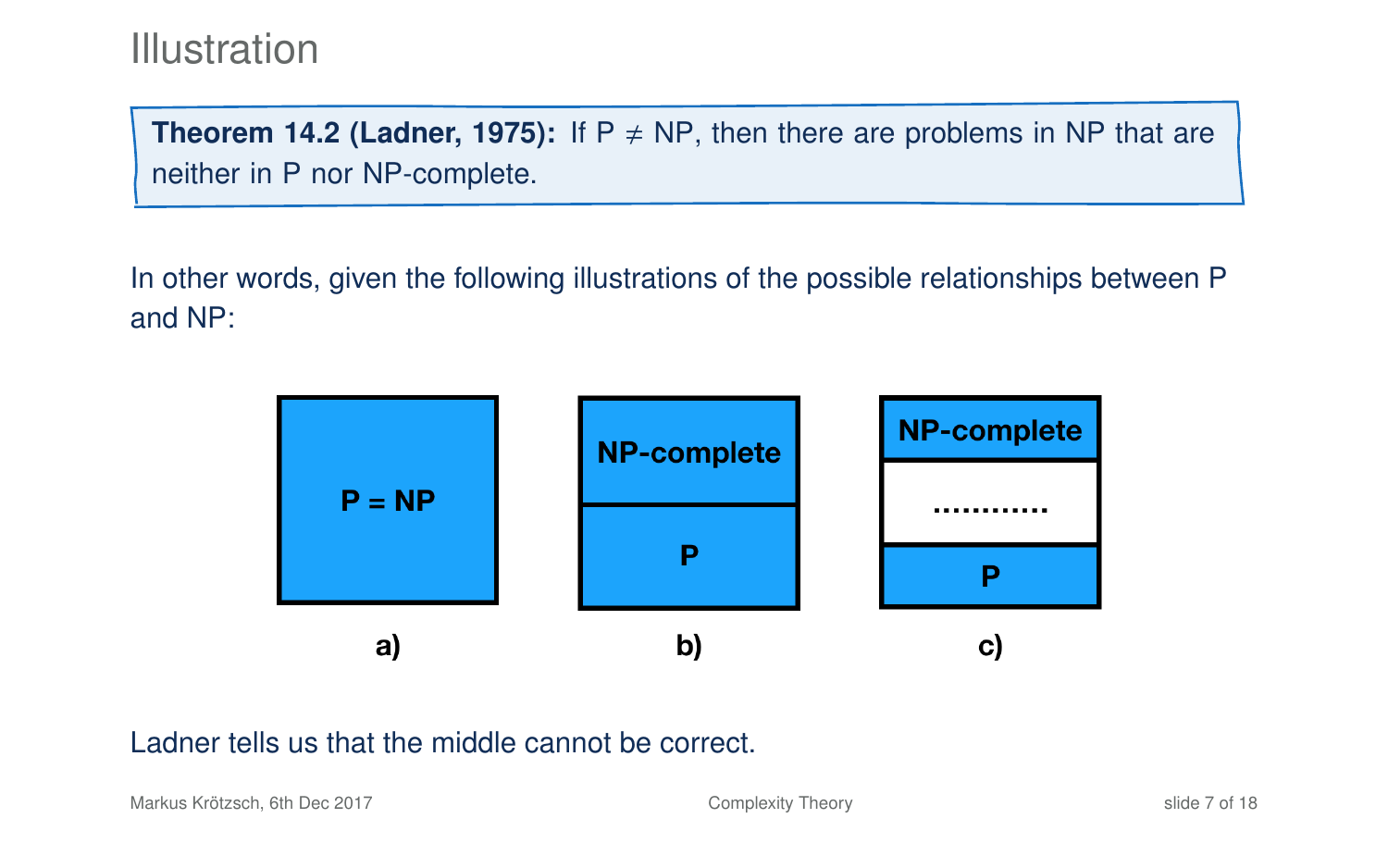### Proving the Theorem

**Theorem 14[.2](#page-7-0) (Ladner, 1975):** If  $P \neq NP$ , then there are problems in NP that are neither in P nor NP-complete.

**Proof idea:** We will directly define an NP-intermediate language by defining an NTM  $\mathcal K$ that recognises it.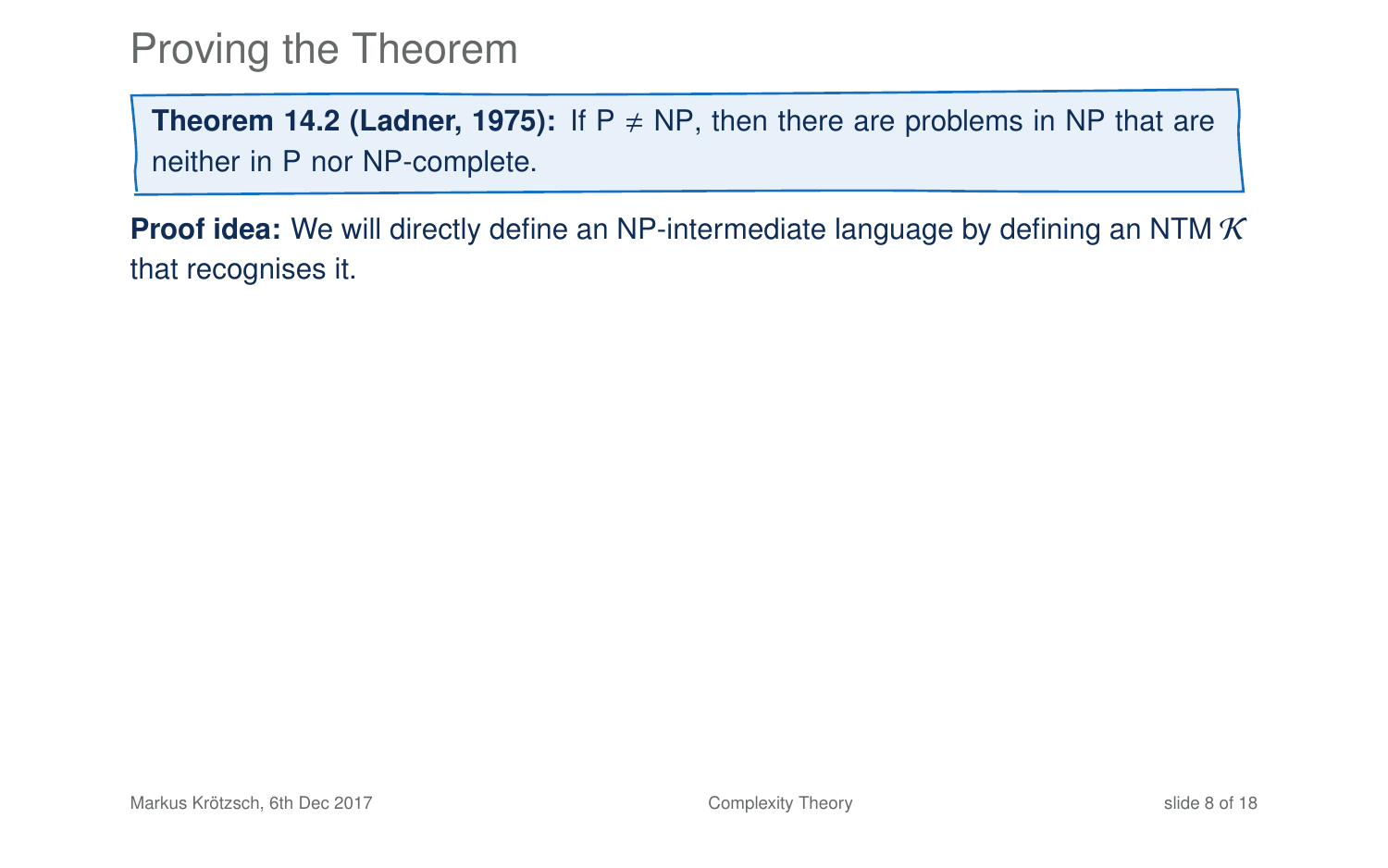### Proving the Theorem

**Theorem 14[.2](#page-7-0) (Ladner, 1975):** If  $P \neq NP$ , then there are problems in NP that are neither in P nor NP-complete.

**Proof idea:** We will directly define an NP-intermediate language by defining an NTM K that recognises it.

- We want to construct  $L(K)$  to be:
- (1) different from all problems in P
- (2) different from all problems that **SAT** can be reduced to
- **Observation:** This is similar to two concurrent diagonalisation arguments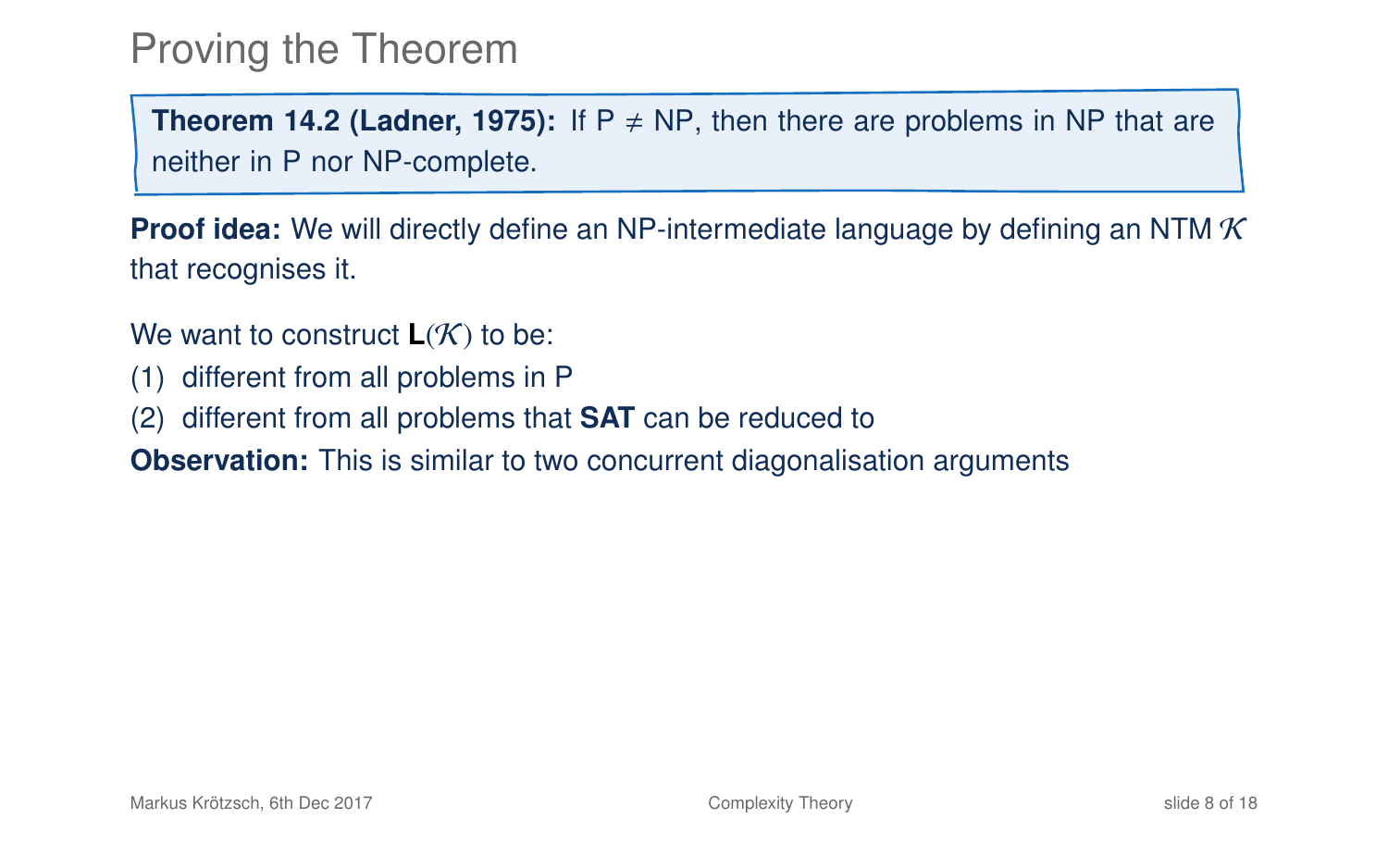### Proving the Theorem

**Theorem 14[.2](#page-7-0) (Ladner, 1975):** If  $P \neq NP$ , then there are problems in NP that are neither in P nor NP-complete.

**Proof idea:** We will directly define an NP-intermediate language by defining an NTM K that recognises it.

We want to construct  $L(K)$  to be:

- (1) different from all problems in P
- (2) different from all problems that **SAT** can be reduced to

**Observation:** This is similar to two concurrent diagonalisation arguments

Moreover, the sets we diagonalise against are effectively enumerable:

- There is an effective enumeration  $M_0, M_1, M_2, \ldots$  of all polynomially time-bounded DTMs, each together with a suitable bounding function For example, enumerate all pairs of TMs and polynomials, and make the enumeration consist of the TMs obtained by artificially restricting the run of a TM with a suitable countdown.
- There is an effective enumeration  $\mathcal{R}_0, \mathcal{R}_1, \mathcal{R}_2, \ldots$  of all polynomial many-one reductions, each together with a suitable bounding function This is similar to enumerating polytime TMs; we can restrict to one input alphabet that we also use for **SAT**

Markus Krötzsch, 6th Dec 2017 [Complexity Theory](#page-0-0) slide 8 of 18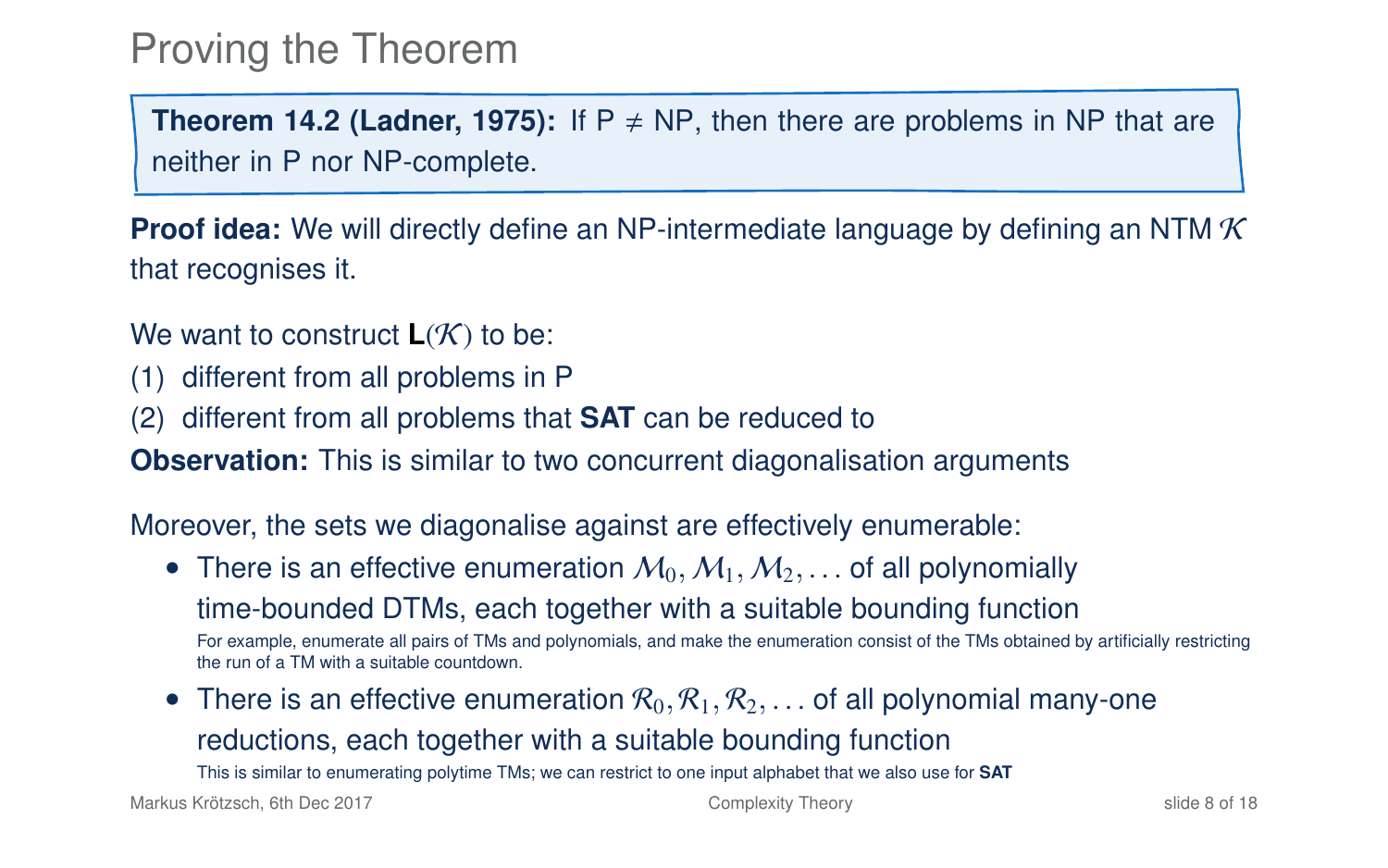# The problem with diagonalisation

How can we do two diagonalisations at once?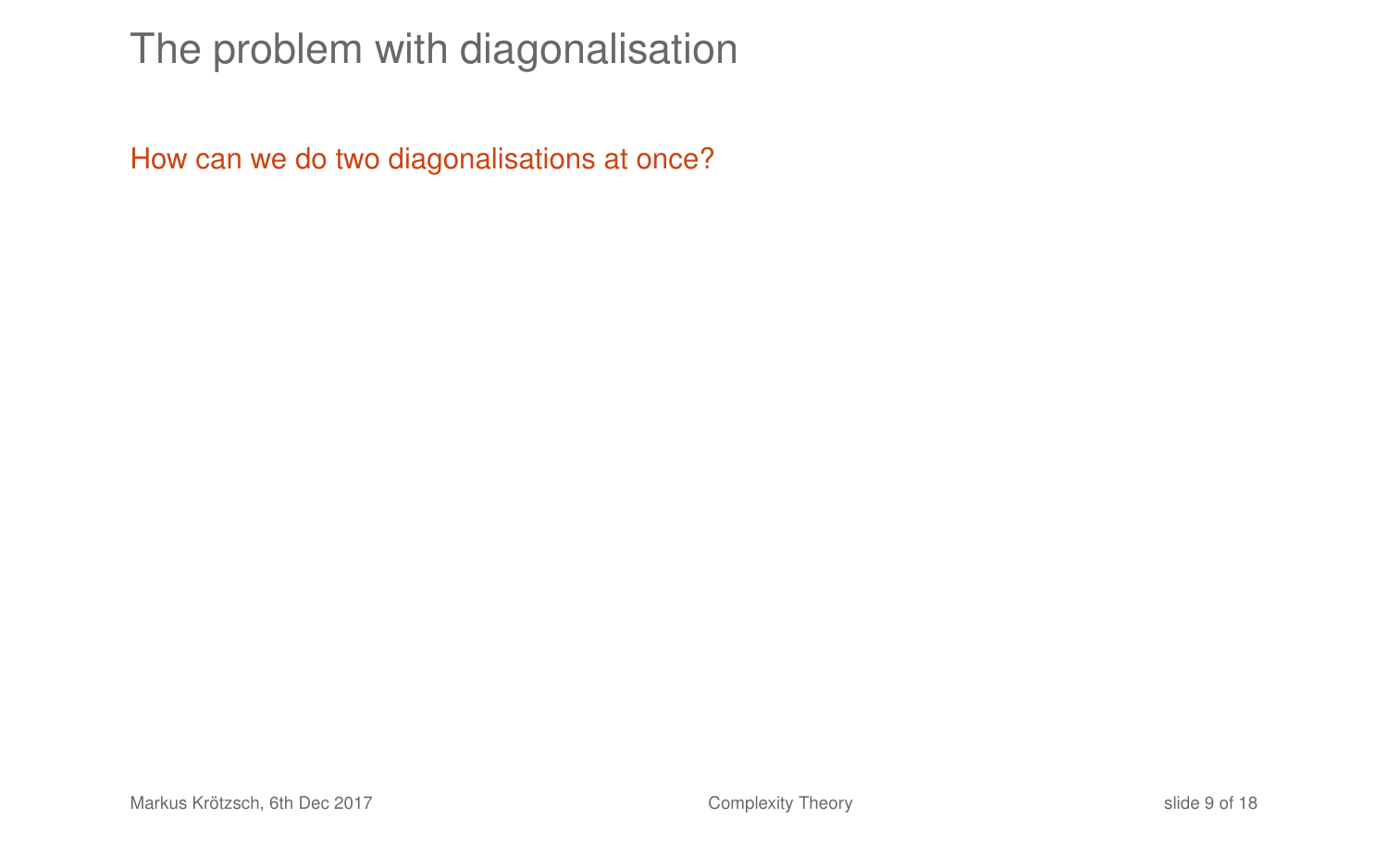### The problem with diagonalisation

How can we do two diagonalisations at once? — Simply interleave the enumerations:

- On each even number  $2i$ , show that the *i*th polytime TM  $M_i$  is not equivalent to  $K$ : there is *w* such that  $M_i(w) \neq K(w)$
- For each odd number  $2i + 1$ , show that the *i*th reduction R<sub>i</sub> does not reduce K to **S**at:

there is *w* such that  $\mathcal{K}(\mathcal{R}_i(w)) \neq \mathsf{SAT}(w)$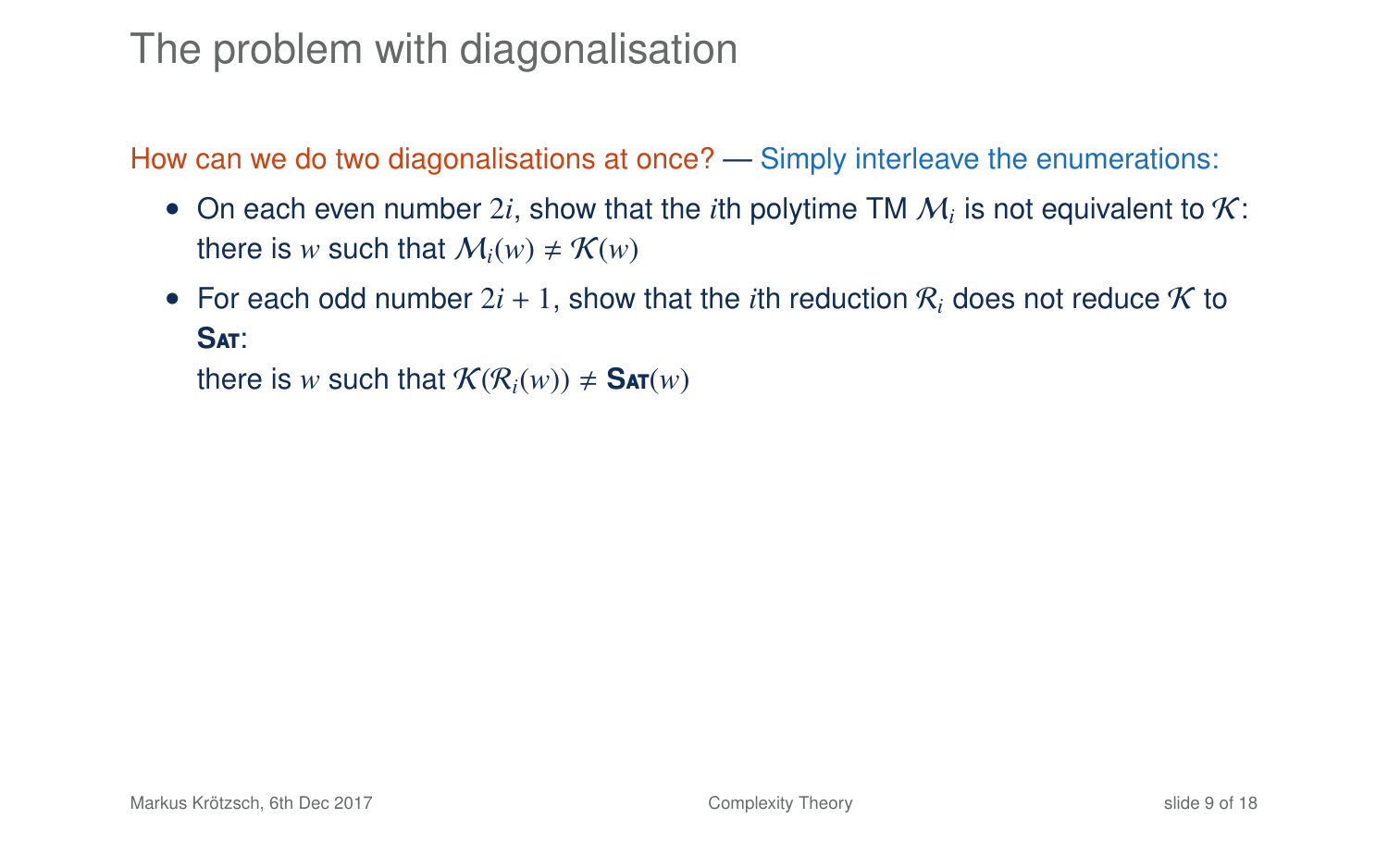### The problem with diagonalisation

How can we do two diagonalisations at once? — Simply interleave the enumerations:

- On each even number  $2i$ , show that the *i*th polytime TM  $M_i$  is not equivalent to  $K$ : there is *w* such that  $M_i(w) \neq K(w)$
- For each odd number  $2i + 1$ , show that the *i*th reduction R<sub>i</sub> does not reduce K to **S**at: there is *w* such that  $\mathcal{K}(\mathcal{R}_i(w)) \neq \mathsf{SAT}(w)$

Nevertheless, there is a problem: How can we flip the output of **S**at?

- $K$  is required to run in NP
- Computing the actual result of **SAT** is NP-hard
- To show  $\mathcal{K}(\mathcal{R}_i(w)) \neq \mathsf{SAT}(w)$ , one might have to show  $w \notin \mathsf{SAT}$ , which is presumably not in NP
- $\rightarrow$  the required computation seems too hard!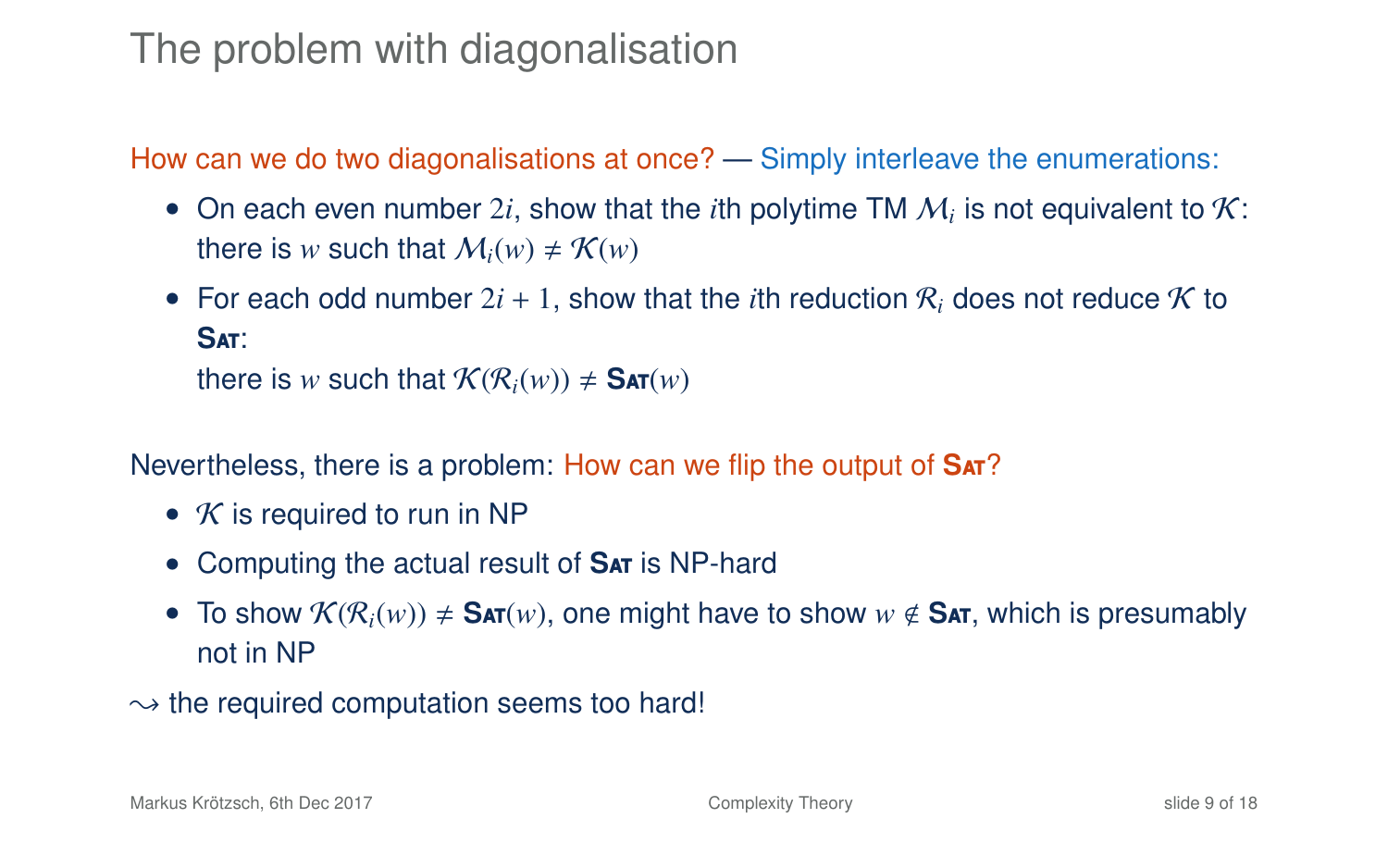# Solution: Lazy diagonalisation

Idea: Do not attempt to show too much on small inputs, but wait patiently until inputs are large enough to show the required differences

#### Main ingredients:

- A very slow growing but polynomially computable function *f*
- A problem in NP that is NP-hard: **S**at
- A problem in NP that is not NP-hard: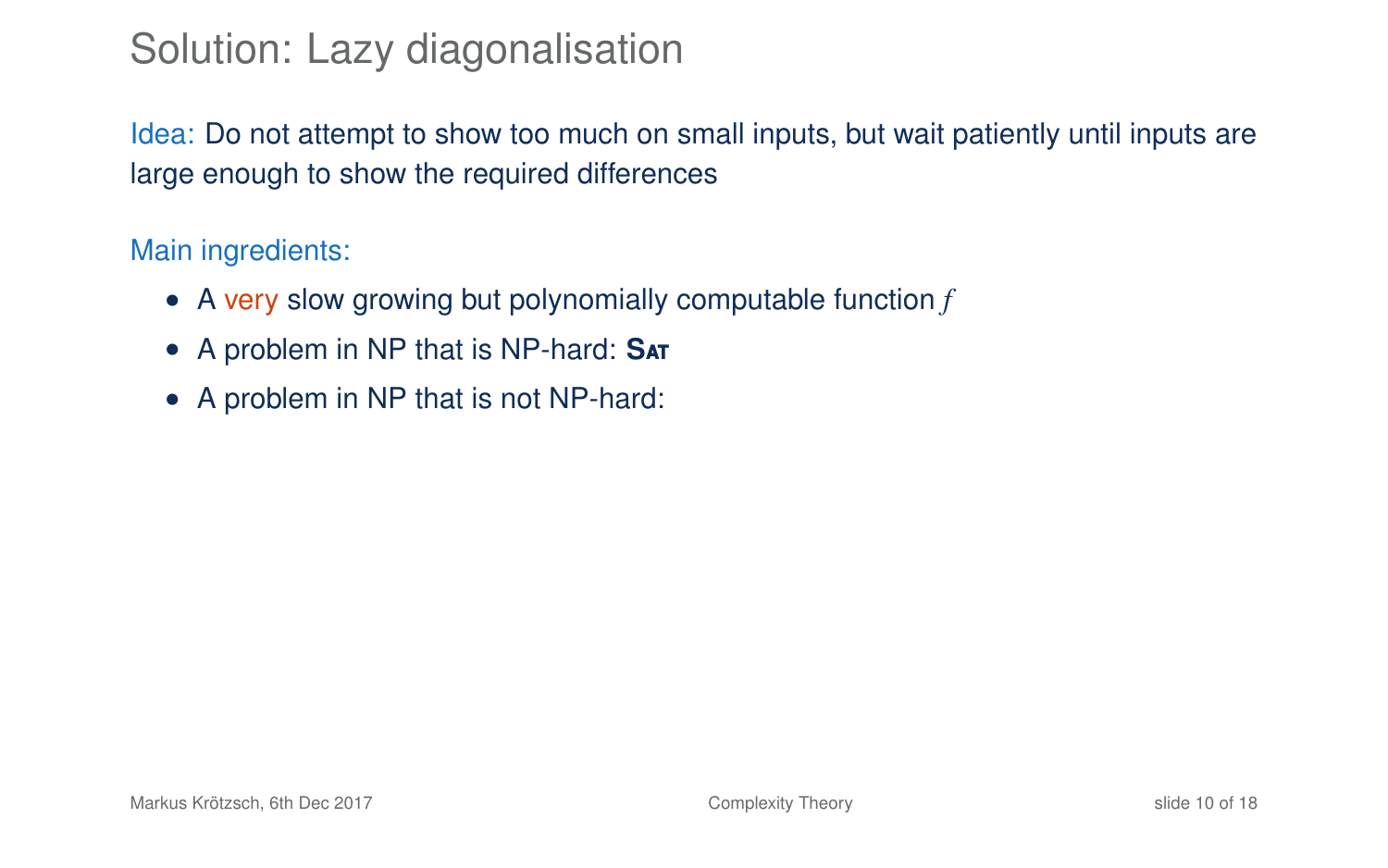# Solution: Lazy diagonalisation

Idea: Do not attempt to show too much on small inputs, but wait patiently until inputs are large enough to show the required differences

#### Main ingredients:

- A very slow growing but polynomially computable function *f*
- A problem in NP that is NP-hard: **S**at
- A problem in NP that is not NP-hard: ∅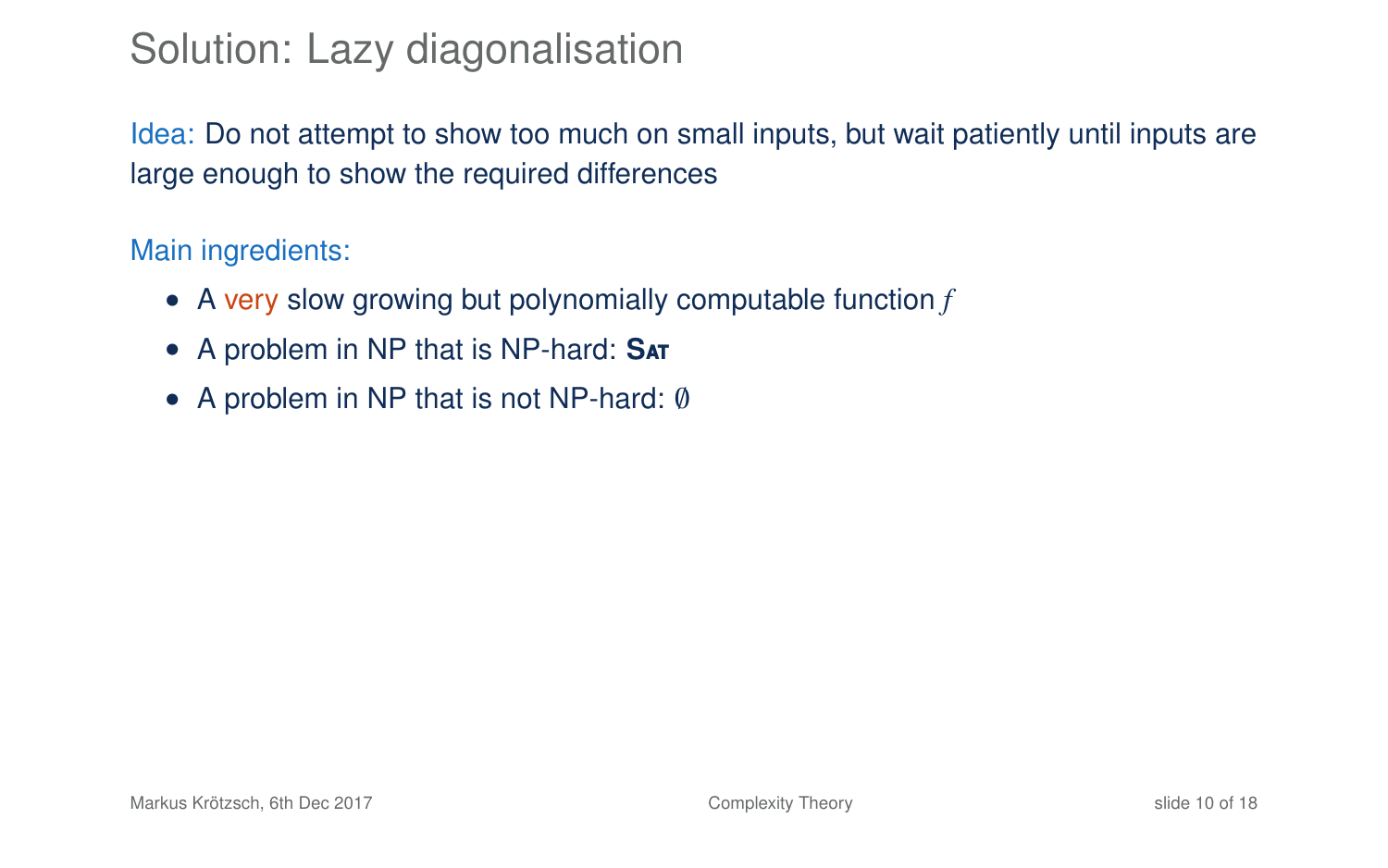# Solution: Lazy diagonalisation

Idea: Do not attempt to show too much on small inputs, but wait patiently until inputs are large enough to show the required differences

#### Main ingredients:

- A very slow growing but polynomially computable function *f*
- A problem in NP that is NP-hard: **S**at
- A problem in NP that is not NP-hard: ∅

#### We will define a TM  $K$  that does the following on input  $w$ :

- (1) Compute the value  $f(|w|)$
- (2) If  $f(|w|)$  is even: return whether  $w \in$  SAT
- (3) If  $f(|w|)$  is odd: return whether  $w \in \emptyset$ , i.e., reject

**Intuition:** the NP-intermediate language  $L(K)$  is **SAT** with "holes punched out of it" (namely for all inputs where *f* is odd)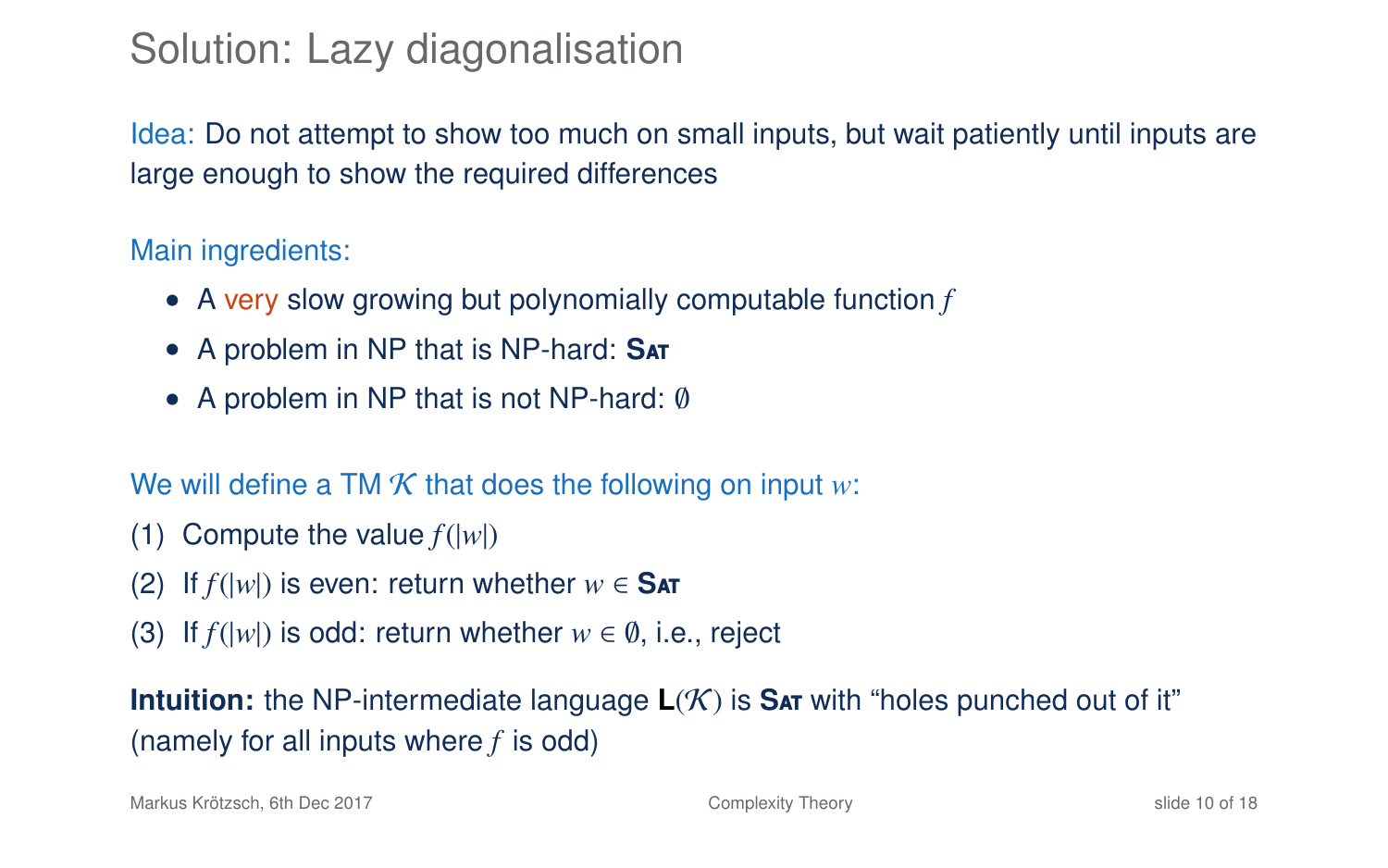### Illustration of  $K$ 's behaviour

We can sketch the behaviour of  $K$  as follows:

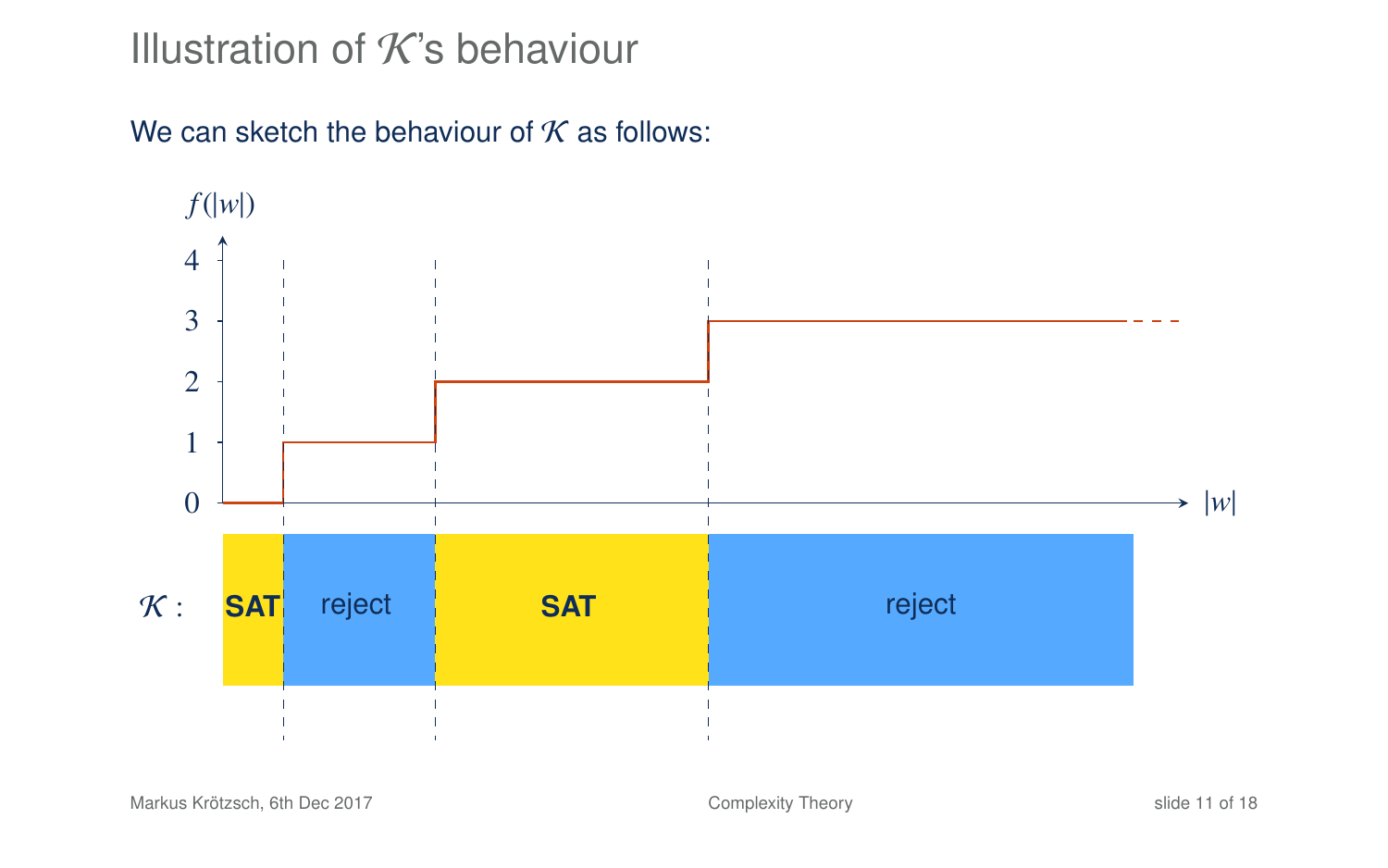### **Reminder:**  $K(w)$  is  $\text{SAT}(w)$  if  $f(|w|)$  is even, and *false* if  $f(|w|)$  is odd.

The key to the proof is the definition of  $f$  – this is where the diagonalisation happens.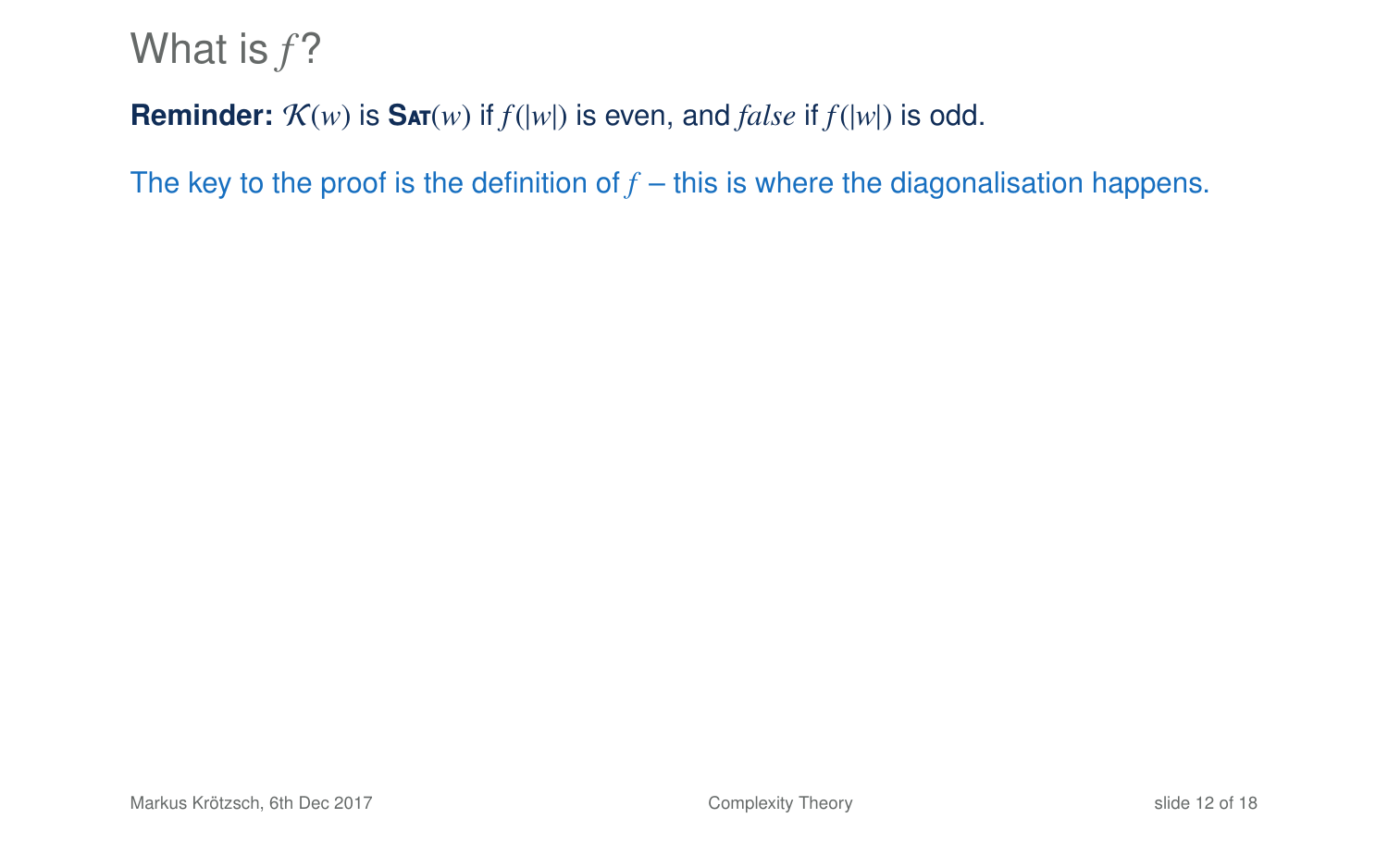### **Reminder:**  $\mathcal{K}(w)$  is  $\textbf{S}_{\textbf{AT}}(w)$  if  $f(|w|)$  is even, and *false* if  $f(|w|)$  is odd.

The key to the proof is the definition of  $f$  – this is where the diagonalisation happens.

**Intuition:** Keep the current value of *f* until progress has been made in diagonalisation

- Keep an even value  $f(|w|) = 2i$  until you can show in polynomial time (in  $|w|$ ) that there is *v* such that  $M_i(v) \neq \mathcal{K}(v)$
- Keep an odd value  $f(|w|) = 2i + 1$  until you can show in polynomial time (in  $|w|$ ) that there is *v* such that  $\mathcal{K}(\mathcal{R}_i(v)) \neq \mathsf{SAT}(v)$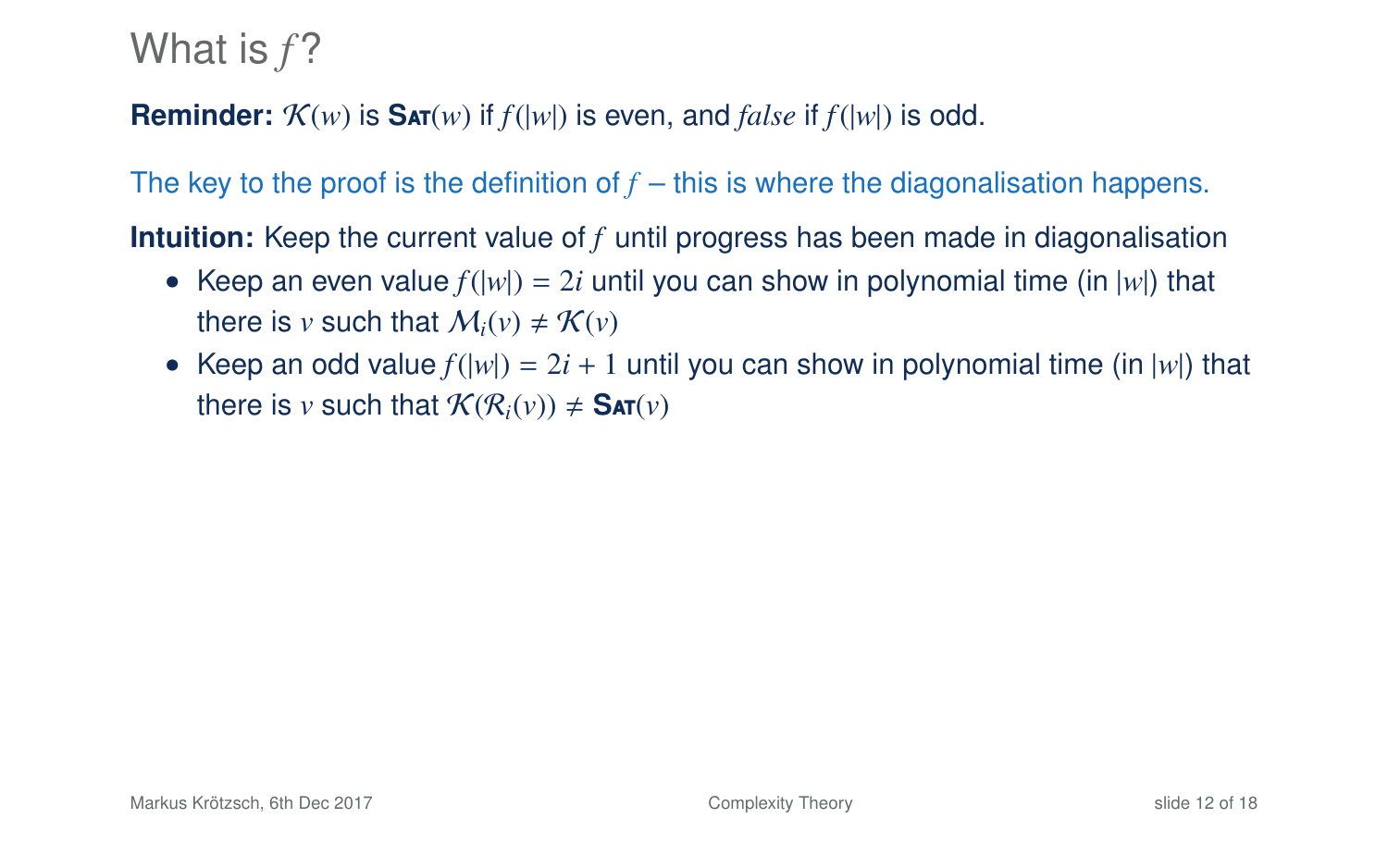### **Reminder:**  $\mathcal{K}(w)$  is  $\textbf{S}_{\textbf{AT}}(w)$  if  $f(|w|)$  is even, and *false* if  $f(|w|)$  is odd.

The key to the proof is the definition of  $f$  – this is where the diagonalisation happens.

**Intuition:** Keep the current value of *f* until progress has been made in diagonalisation

- Keep an even value  $f(|w|) = 2i$  until you can show in polynomial time (in  $|w|$ ) that there is *v* such that  $M_i(v) \neq \mathcal{K}(v)$
- Keep an odd value  $f(|w|) = 2i + 1$  until you can show in polynomial time (in  $|w|$ ) that there is *v* such that  $\mathcal{K}(\mathcal{R}_i(v)) \neq \mathsf{SAT}(v)$

If we can do this in NP, it will be enough already: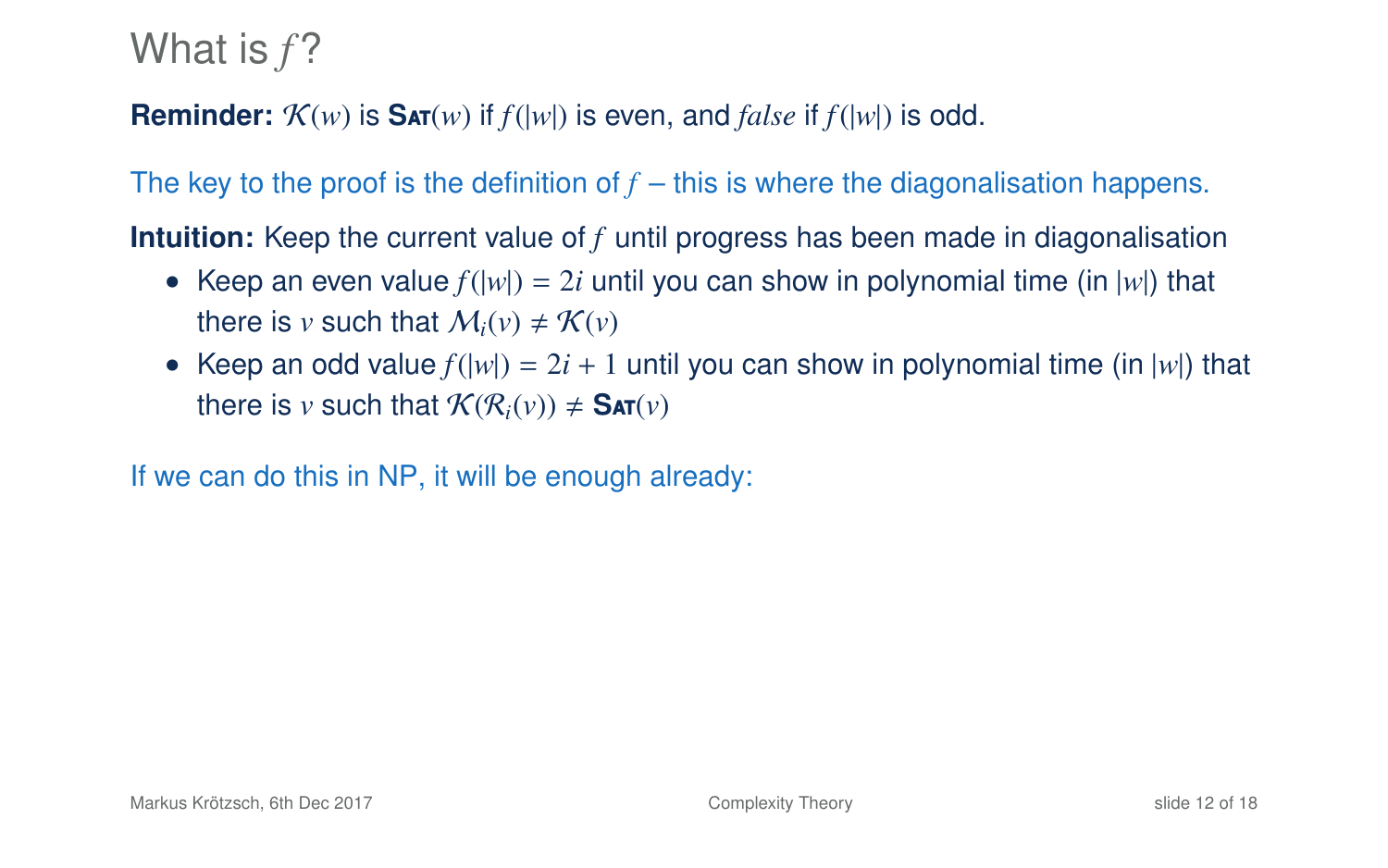### **Reminder:**  $\mathcal{K}(w)$  is  $\textbf{S}_{\textbf{AT}}(w)$  if  $f(|w|)$  is even, and *false* if  $f(|w|)$  is odd.

The key to the proof is the definition of  $f$  – this is where the diagonalisation happens.

**Intuition:** Keep the current value of *f* until progress has been made in diagonalisation

- Keep an even value  $f(|w|) = 2i$  until you can show in polynomial time (in  $|w|$ ) that there is *v* such that  $M_i(v) \neq \mathcal{K}(v)$
- Keep an odd value  $f(|w|) = 2i + 1$  until you can show in polynomial time (in  $|w|$ ) that there is *v* such that  $\mathcal{K}(\mathcal{R}_i(v)) \neq \mathsf{SAT}(v)$

#### If we can do this in NP, it will be enough already:

 $\bullet$  If  $K$  were equivalent to any  $M_i$ , then  $f$  would eventually become an even constant, and  $K$  would solve  $S$ <sub>A</sub> on all but finitely many instances  $\rightarrow$  K would be NP-hard, and equivalent to a polytime TM  $\rightarrow$  P = NP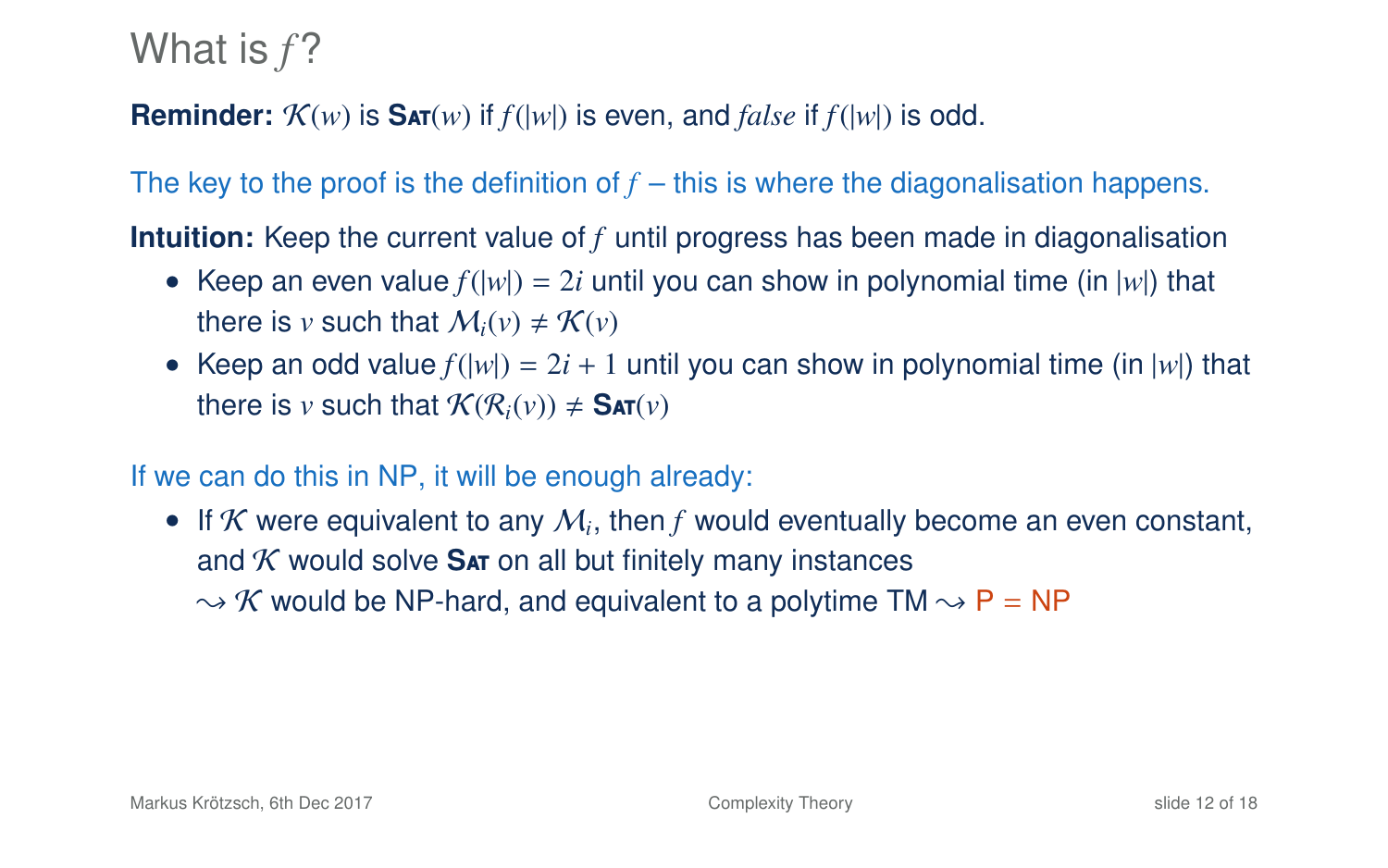### **Reminder:**  $\mathcal{K}(w)$  is  $\textbf{S}_{\textbf{AT}}(w)$  if  $f(|w|)$  is even, and *false* if  $f(|w|)$  is odd.

The key to the proof is the definition of  $f$  – this is where the diagonalisation happens.

**Intuition:** Keep the current value of *f* until progress has been made in diagonalisation

- Keep an even value  $f(|w|) = 2i$  until you can show in polynomial time (in  $|w|$ ) that there is *v* such that  $M_i(v) \neq \mathcal{K}(v)$
- Keep an odd value  $f(|w|) = 2i + 1$  until you can show in polynomial time (in  $|w|$ ) that there is *v* such that  $\mathcal{K}(\mathcal{R}_i(v)) \neq \mathsf{SAT}(v)$

#### If we can do this in NP, it will be enough already:

- $\bullet$  If  $K$  were equivalent to any  $M_i$ , then  $f$  would eventually become an even constant, and  $K$  would solve  $S$ <sub>A</sub> on all but finitely many instances  $\rightarrow$  K would be NP-hard, and equivalent to a polytime TM  $\rightarrow$  P = NP
- If  $K$  would allow SAT to be reduced to it by some reduction  $R_i$ , then  $f$  would eventually become an odd constant, and **L**(K) would be a finite language  $\sim$  K would be in P, and **Sat** would reduce to it  $\sim$  P = NP

In each case, this contradicts our assumption that  $P \neq NP$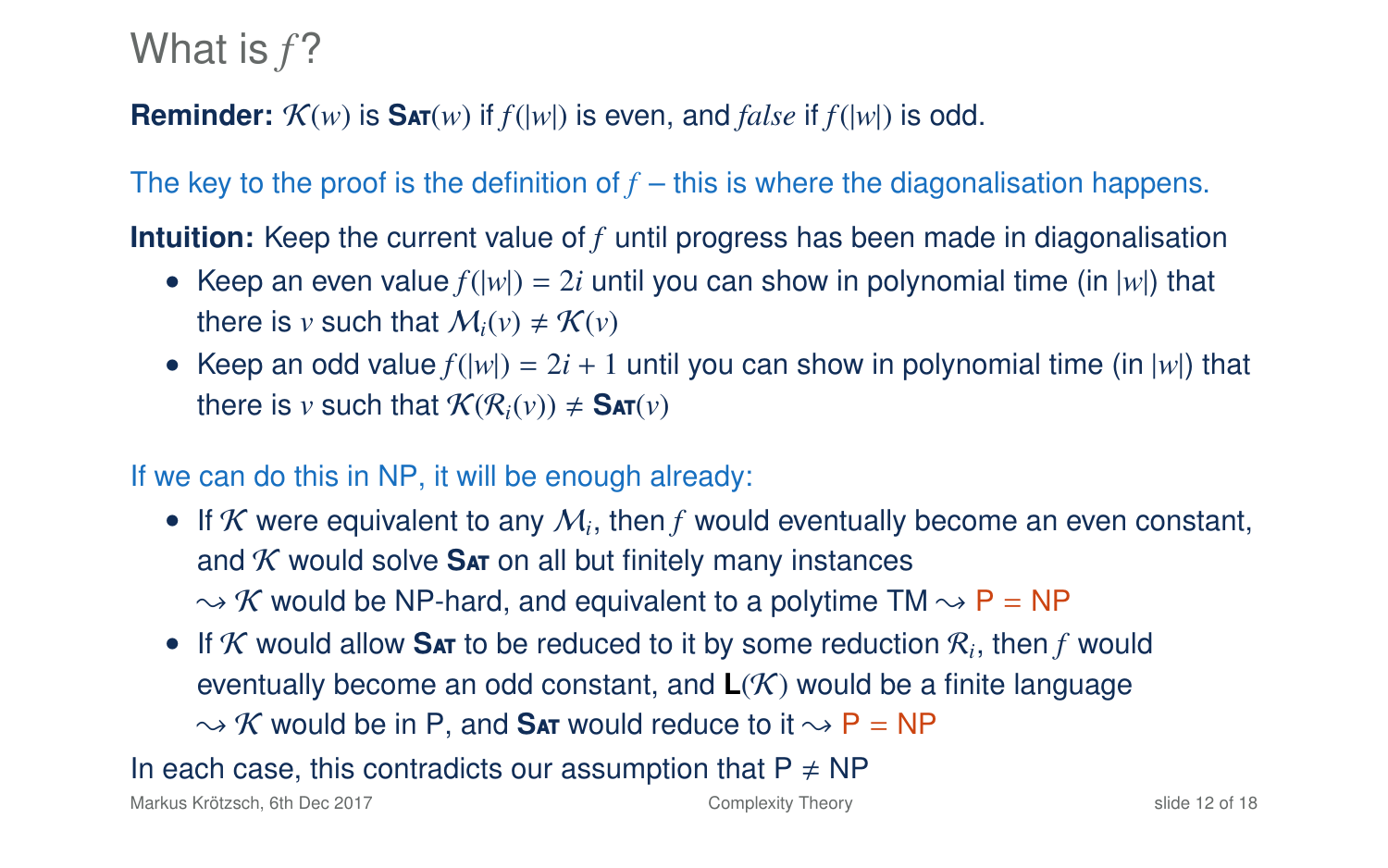We consider some fixed deterministic TM S with  $L(S) = SAT$ , and an enumeration  $v_0, v_1, \ldots$  of all words ordered by length, and lexicographic for words of equal length.

**Reminder:**  $K(w)$  is  $S(w)$  if  $f(|w|)$  is even, and *false* if  $f(|w|)$  is odd.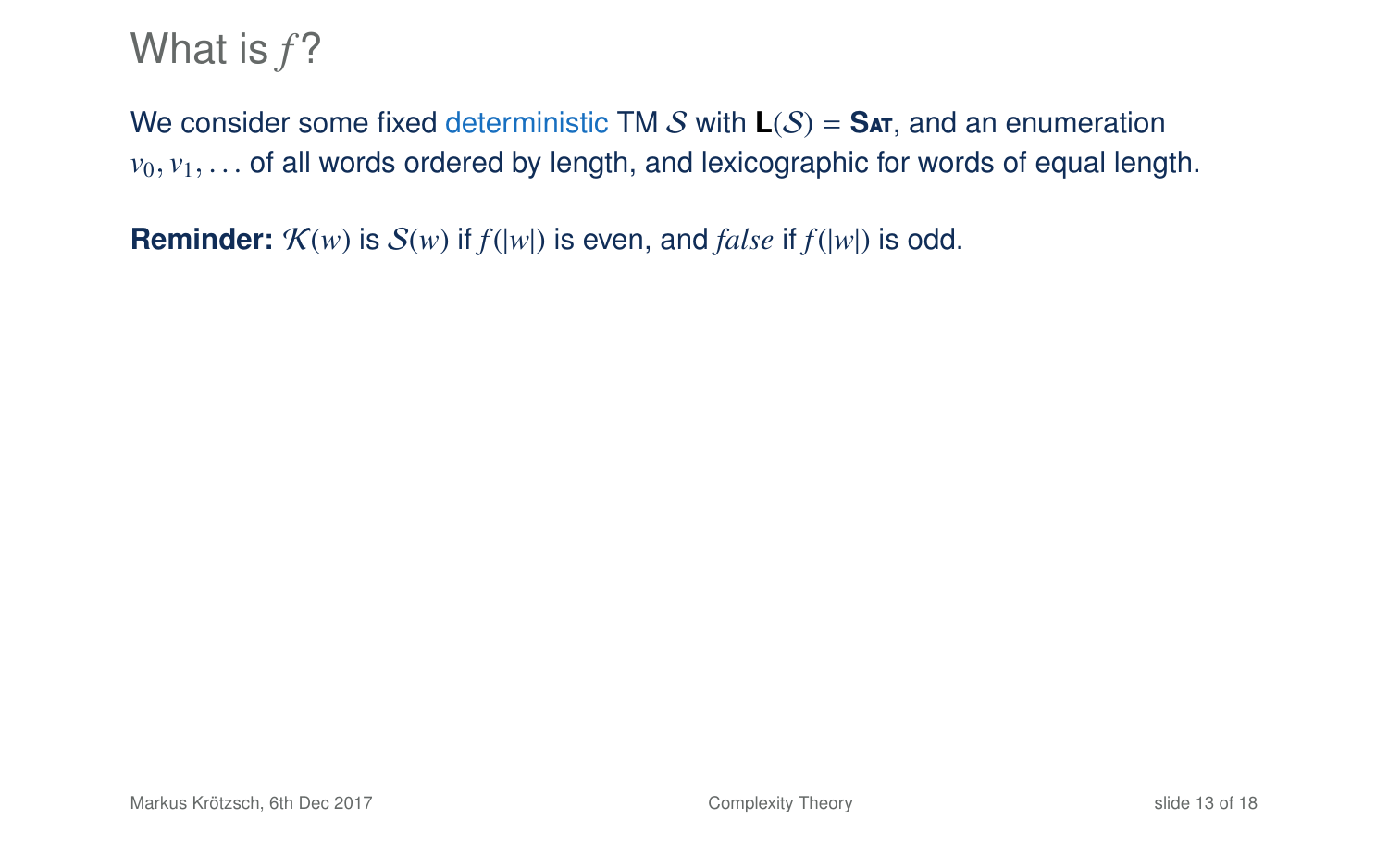We consider some fixed deterministic TM S with  $L(S) = SAT$ , and an enumeration  $v_0, v_1, \ldots$  of all words ordered by length, and lexicographic for words of equal length.

**Reminder:**  $K(w)$  is  $S(w)$  if  $f(|w|)$  is even, and *false* if  $f(|w|)$  is odd.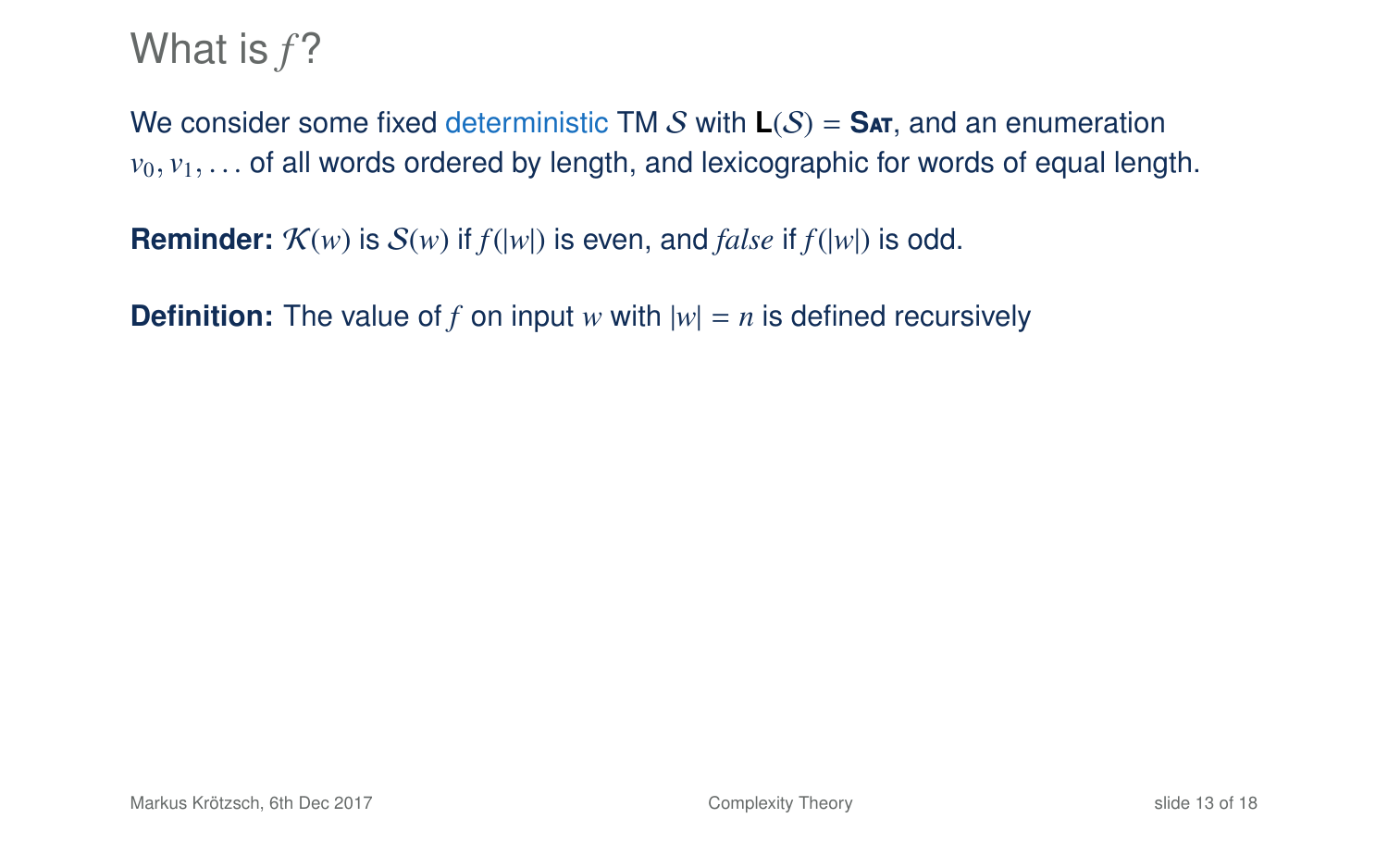We consider some fixed deterministic TM S with  $L(S) = S_{AT}$ , and an enumeration  $v_0, v_1, \ldots$  of all words ordered by length, and lexicographic for words of equal length.

**Reminder:**  $\mathcal{K}(w)$  is  $\mathcal{S}(w)$  if  $f(|w|)$  is even, and *false* if  $f(|w|)$  is odd.

**Definition:** The value of *f* on input *w* with  $|w| = n$  is defined recursively

(1) Perform the computations of  $f(0), f(1), f(2), \ldots$  in order until *n* computing steps have been performed in total. Store the largest value  $f(\ell) = k$  that could be computed in this time (set  $k = 0$  if no value was computed).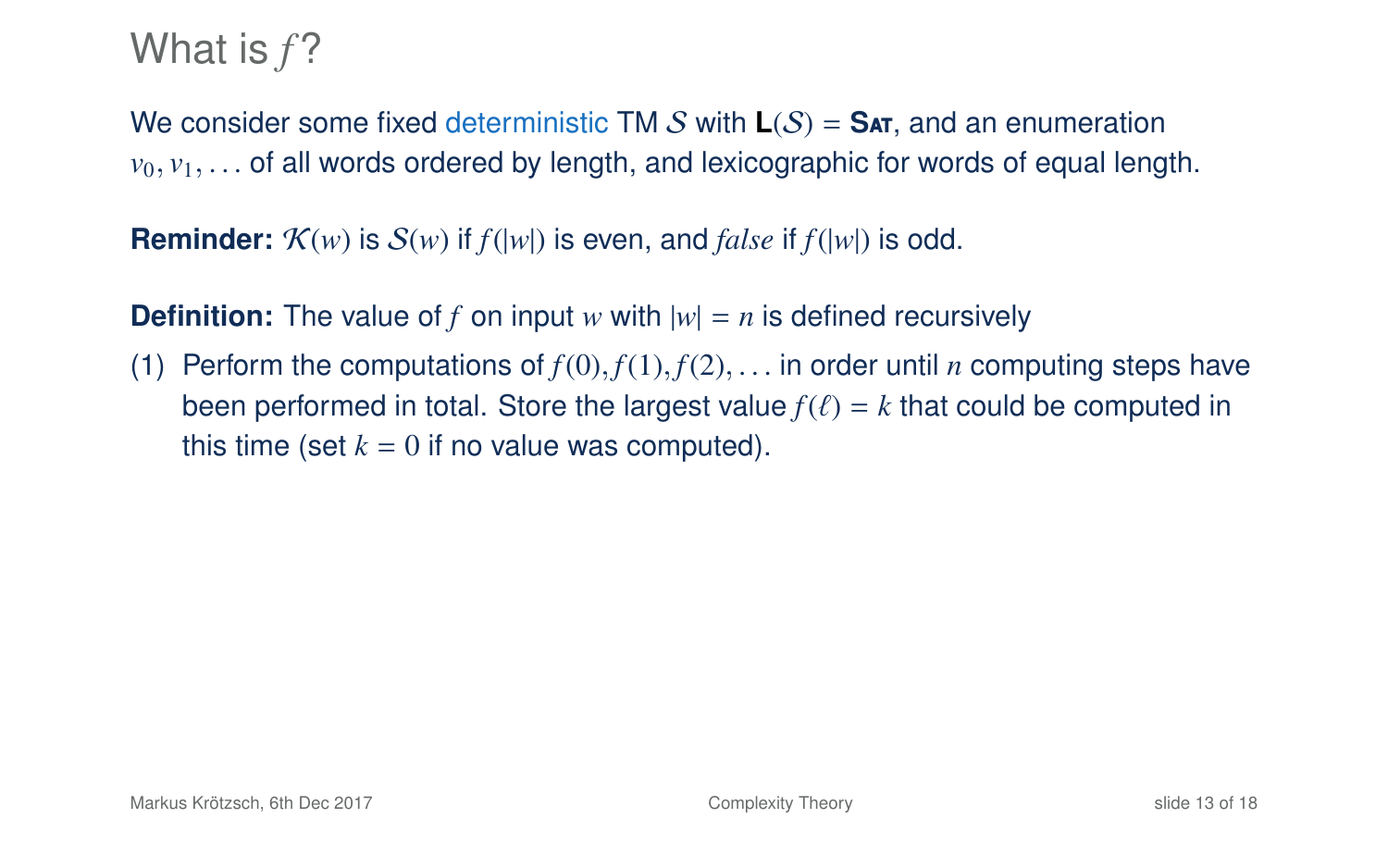We consider some fixed deterministic TM S with **L**(S) = **S**at, and an enumeration  $v_0, v_1, \ldots$  of all words ordered by length, and lexicographic for words of equal length.

**Reminder:**  $K(w)$  is  $S(w)$  if  $f(|w|)$  is even, and *false* if  $f(|w|)$  is odd.

- (1) Perform the computations of  $f(0), f(1), f(2), \ldots$  in order until *n* computing steps have been performed in total. Store the largest value  $f(\ell) = k$  that could be computed in this time (set  $k = 0$  if no value was computed).
- (2) Determine if  $f(n)$  should remain k or increase to  $k + 1$ :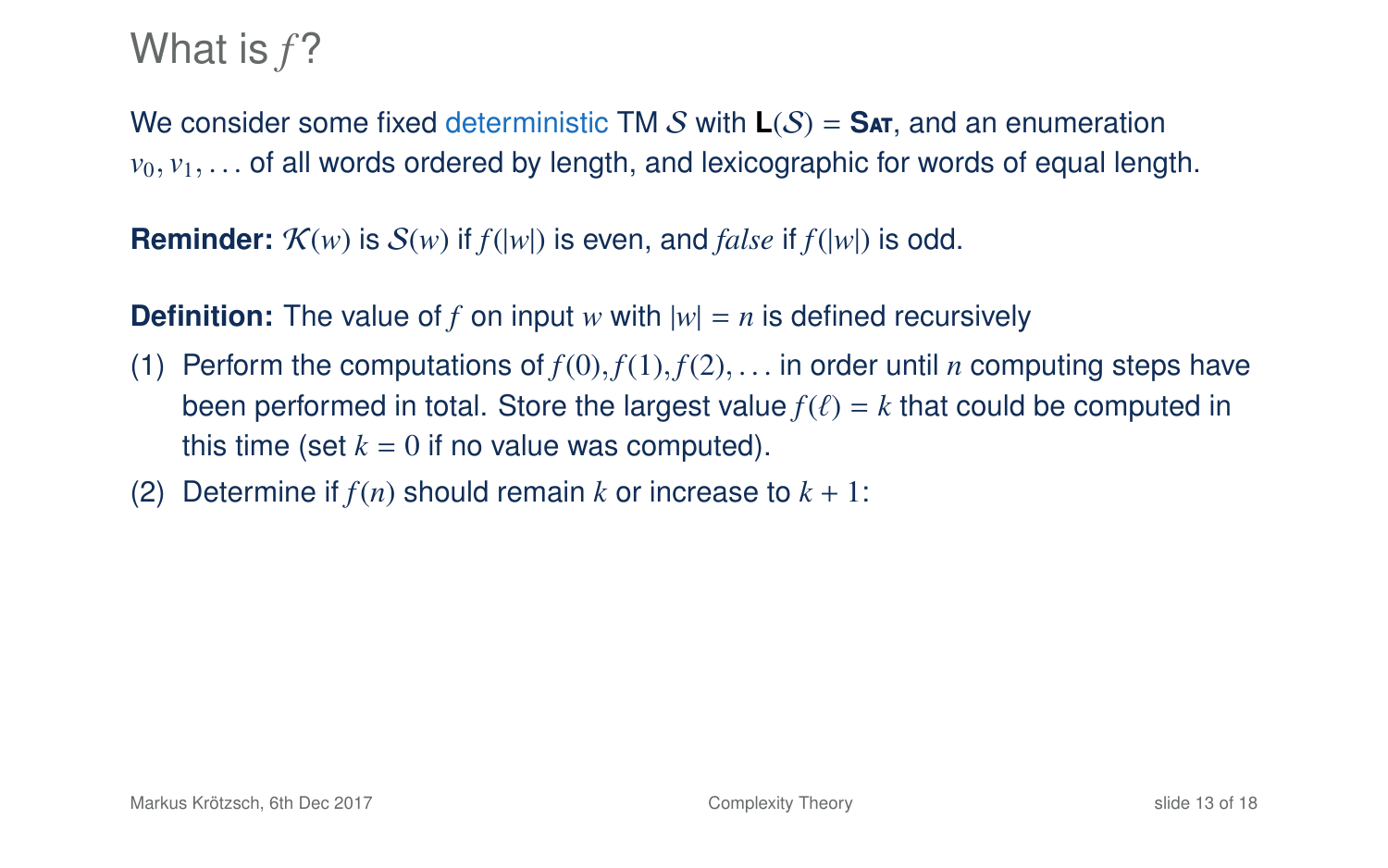We consider some fixed deterministic TM S with **L**(S) = **S**at, and an enumeration  $v_0, v_1, \ldots$  of all words ordered by length, and lexicographic for words of equal length.

**Reminder:**  $\mathcal{K}(w)$  is  $\mathcal{S}(w)$  if  $f(|w|)$  is even, and *false* if  $f(|w|)$  is odd.

- (1) Perform the computations of  $f(0), f(1), f(2), \ldots$  in order until *n* computing steps have been performed in total. Store the largest value  $f(\ell) = k$  that could be computed in this time (set  $k = 0$  if no value was computed).
- (2) Determine if  $f(n)$  should remain k or increase to  $k + 1$ :
	- (2.a) If  $k = 2i$  is even: Iterate over all words *v*, simulate  $M_i(v)$ ,  $S(v)$ , and (recursively) compute  $f(|v|)$ . Terminate this effort after *n* steps. If a word is found such that  $\mathcal{K}(v) \neq \mathcal{M}_i(v)$ , then return  $k + 1$ ; else return k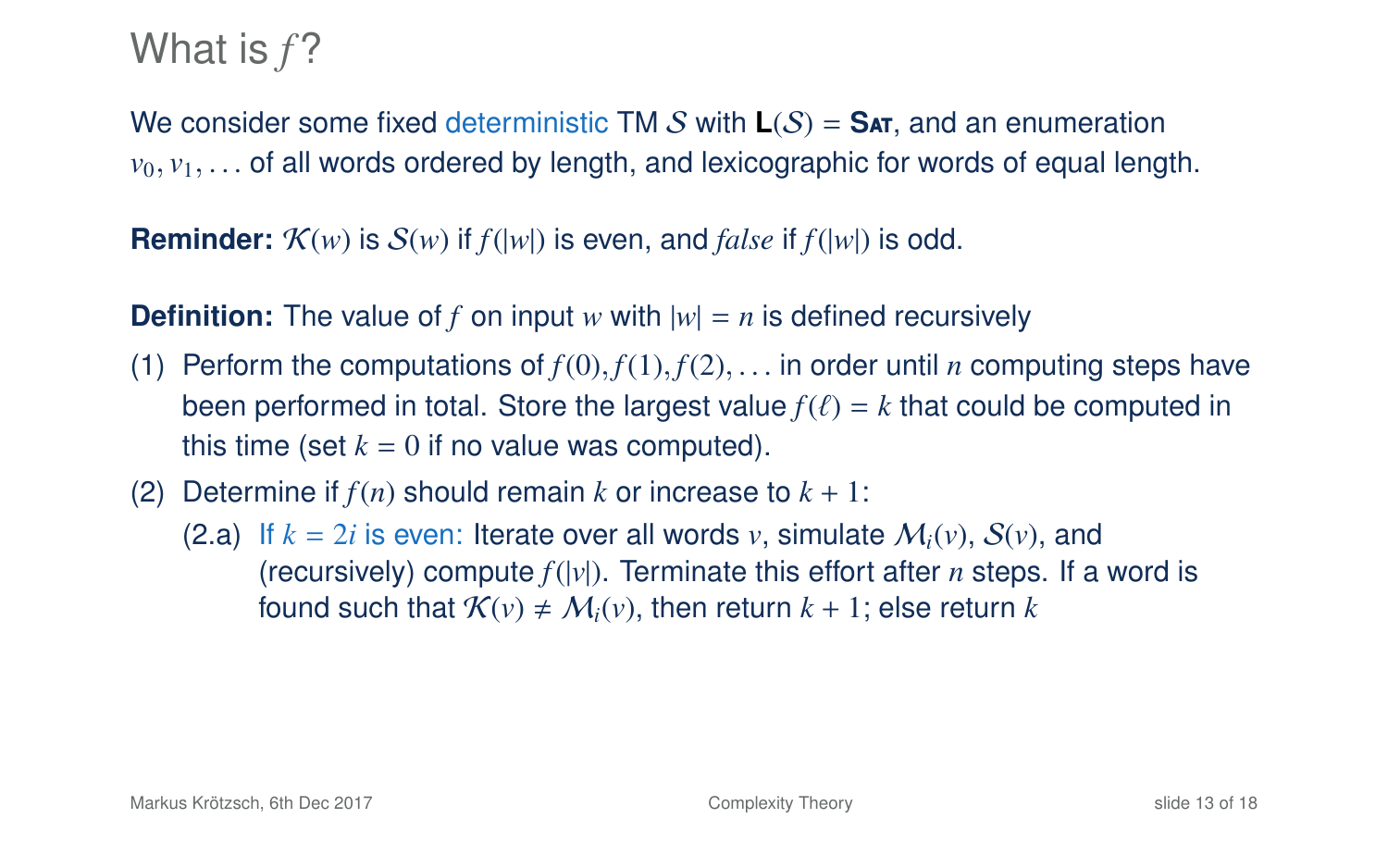We consider some fixed deterministic TM S with  $L(S) = SAT$ , and an enumeration  $v_0, v_1, \ldots$  of all words ordered by length, and lexicographic for words of equal length.

**Reminder:**  $K(w)$  is  $S(w)$  if  $f(|w|)$  is even, and *false* if  $f(|w|)$  is odd.

- (1) Perform the computations of  $f(0), f(1), f(2), \ldots$  in order until *n* computing steps have been performed in total. Store the largest value  $f(\ell) = k$  that could be computed in this time (set  $k = 0$  if no value was computed).
- (2) Determine if  $f(n)$  should remain k or increase to  $k + 1$ :
	- (2.a) If  $k = 2i$  is even: Iterate over all words *v*, simulate  $M_i(v)$ ,  $S(v)$ , and (recursively) compute  $f(|v|)$ . Terminate this effort after *n* steps. If a word is found such that  $\mathcal{K}(v) \neq \mathcal{M}_i(v)$ , then return  $k + 1$ ; else return k
	- (2.b) If  $k = 2i + 1$  is odd: Iterate over all words  $v$ , simulate  $\mathcal{R}_i(v)$  (this produces a word),  $S(v)$ ,  $S(\mathcal{R}_i(v))$ , and (recursively) compute  $f(|\mathcal{R}_i(v)|)$ . Terminate this effort after *n* steps. If a word is found such that  $\mathcal{K}(\mathcal{R}_i(v)) \neq \mathcal{S}(v)$ , then return  $k + 1$ ; else return *k*.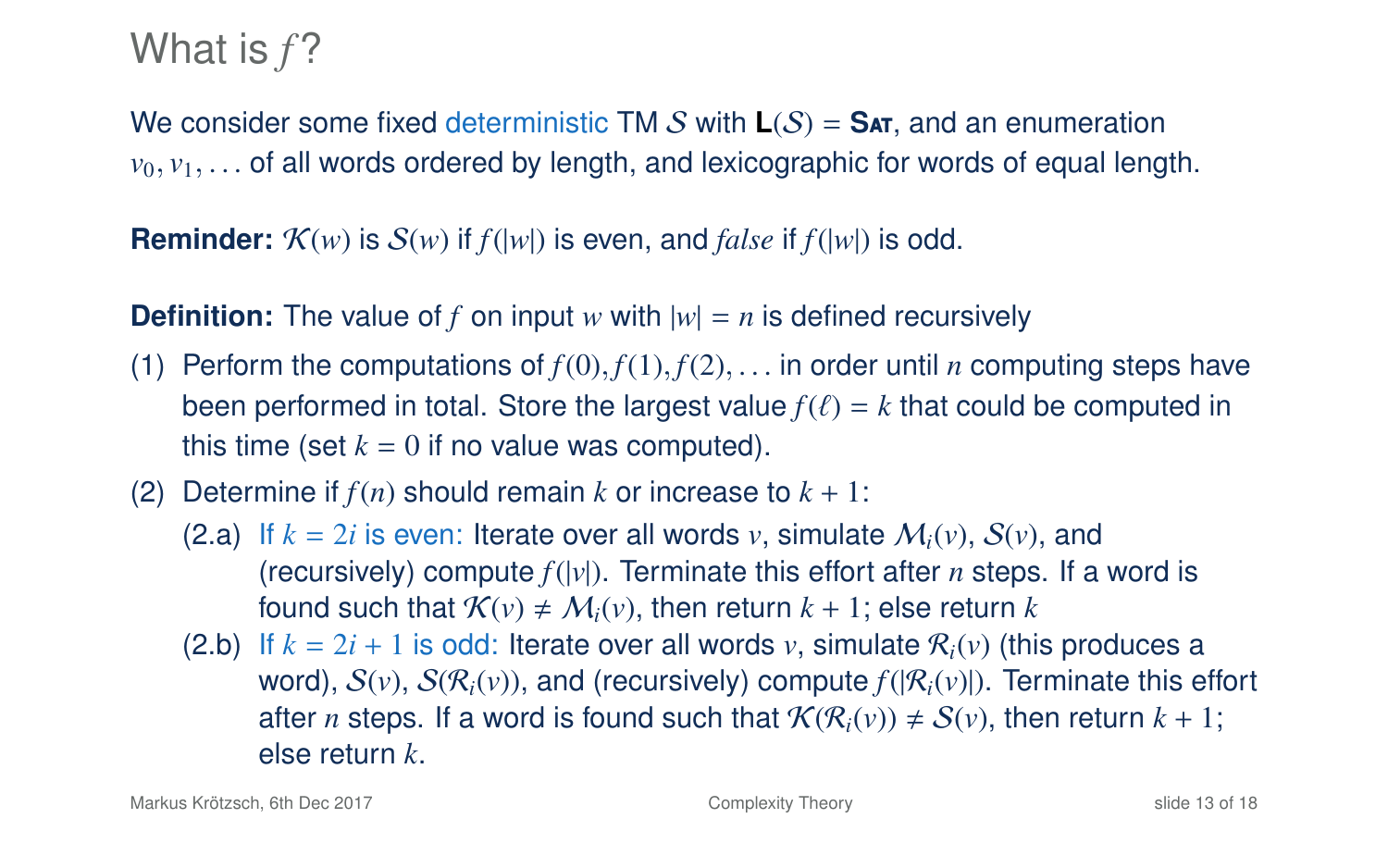## Is *f* well-defined?

Our definition of *f* computes values for *f* recursively. Is this ok?

- Yes, the computation that needs to be done for each  $f(n)$  is fully defined
- All the simulated TMs are known or computable
- Since computation is time-limited to the input value *n*, there is no danger of endless recursion
- For example,  $f(0) = 0$ : nothing will be achieved in 0 steps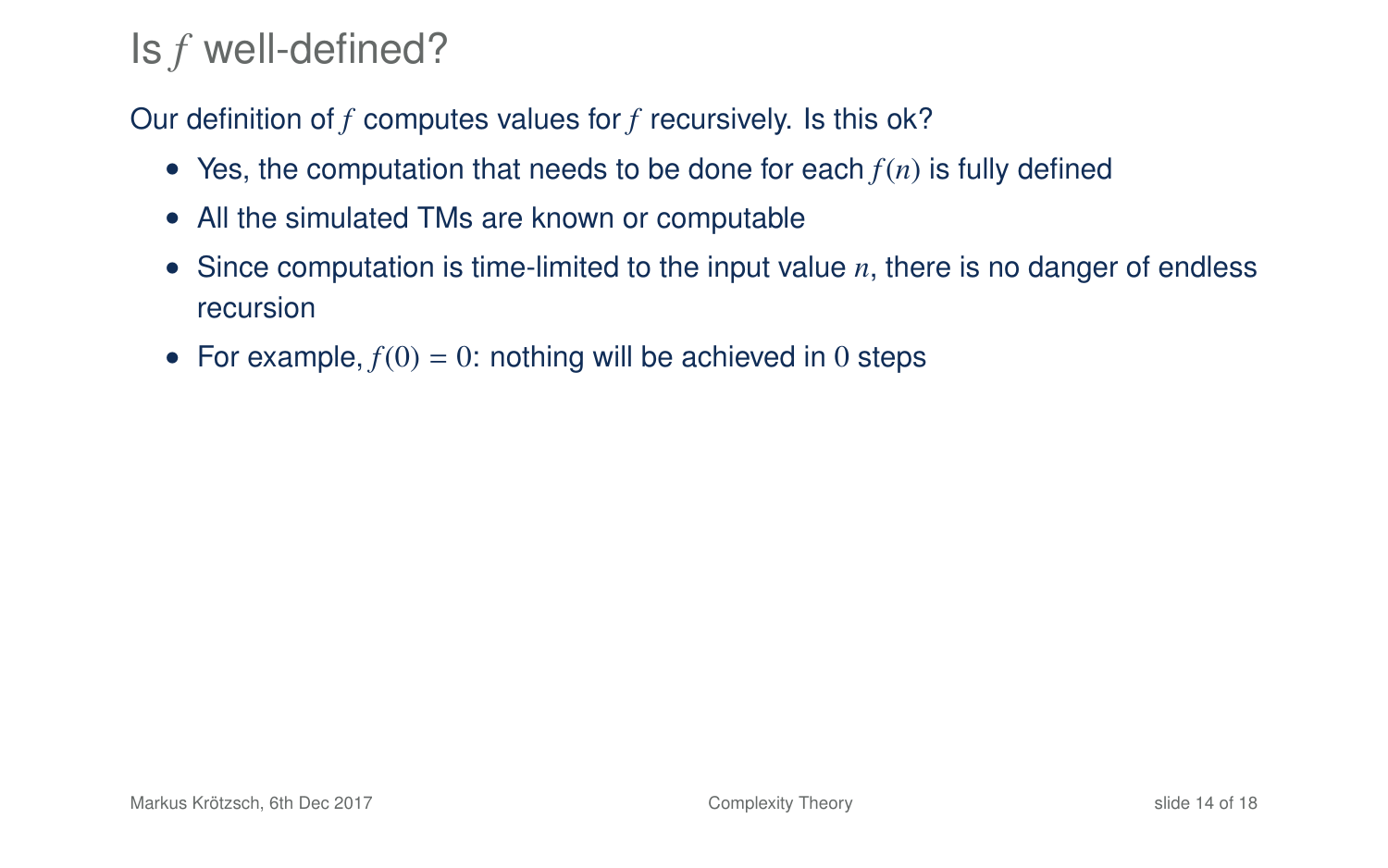## Is *f* well-defined?

Our definition of *f* computes values for *f* recursively. Is this ok?

- Yes, the computation that needs to be done for each  $f(n)$  is fully defined
- All the simulated TMs are known or computable
- Since computation is time-limited to the input value *n*, there is no danger of endless recursion
- For example,  $f(0) = 0$ : nothing will be achieved in 0 steps

### Indeed, *f* grows very slowly!

- A large input *n* might be needed to find the next counterexample word *v* needed in diagonalisation
- Even if such  $\nu$  was found in  $n$  steps (making progress from  $n$  to  $n + 1$ ), it will be only much later that *f*(*n*) can be computed in step (1) and *f* will even start to look for a way of getting to  $n + 2$ .
- In fact, already the requirement to recompute all previous values of *f* before considering an increase ensures that  $f \in O(\log \log n)$ .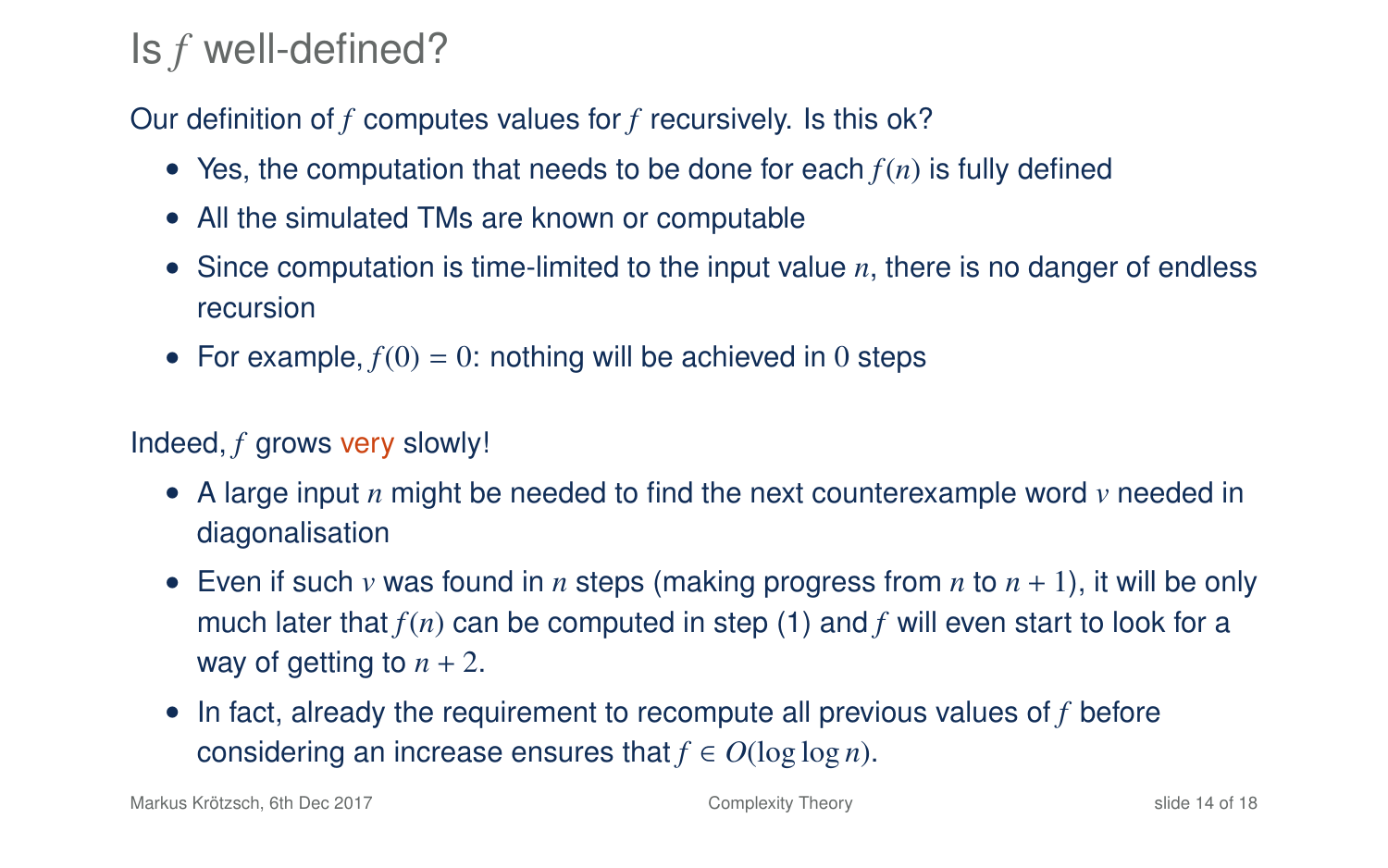**Theorem 14[.2](#page-7-0) (Ladner, 1975):** If  $P \neq NP$ , then there are problems in NP that are neither in P nor NP-complete.

**Proof:** Let  $K$  be defined as before.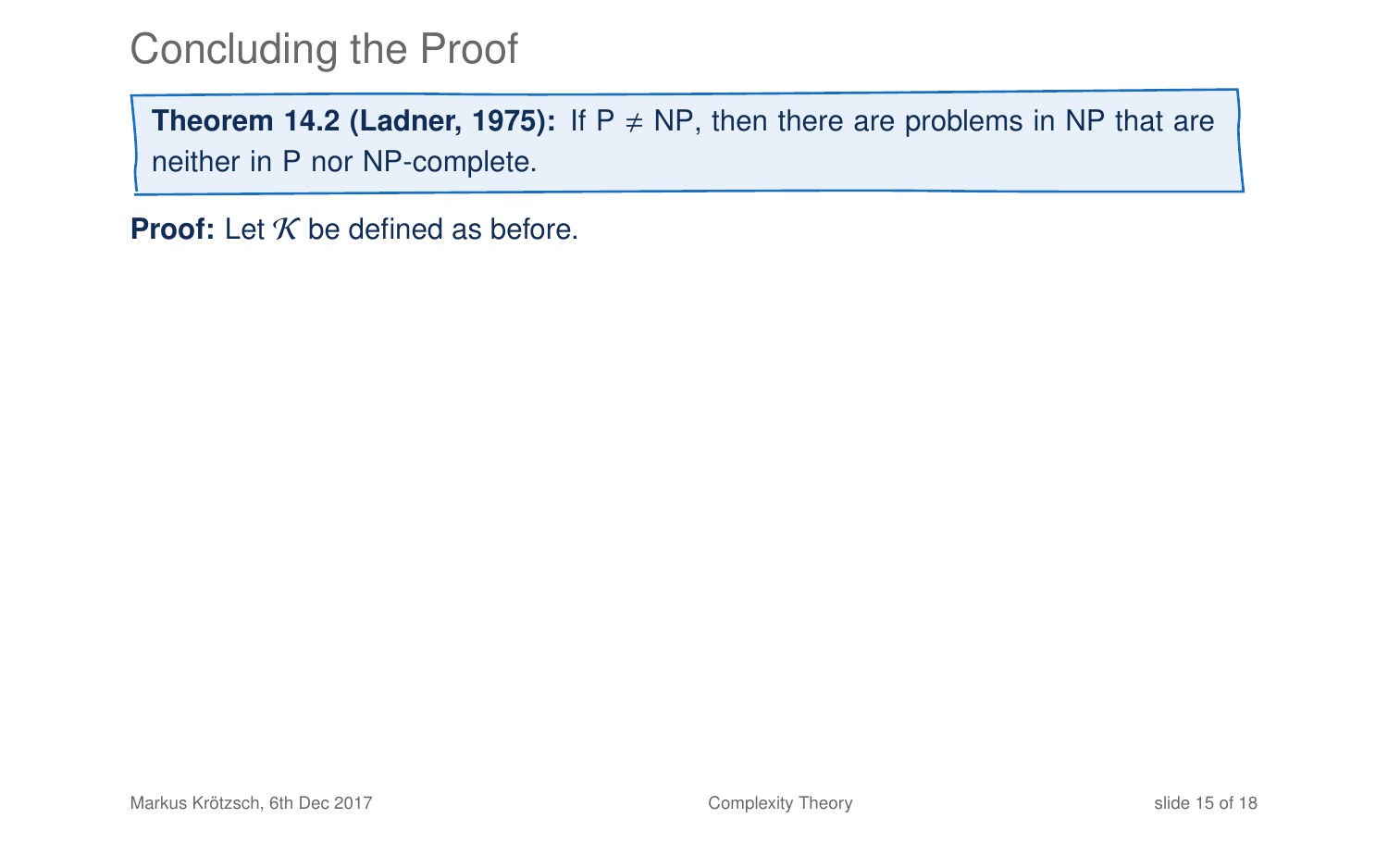**Theorem 14[.2](#page-7-0) (Ladner, 1975):** If  $P \neq NP$ , then there are problems in NP that are neither in P nor NP-complete.

**Proof:** Let K be defined as before

 $K$  runs in nodeterministic polynomial time:

- The computation of f is in polynomial deterministic time (since it is artificially bounded to a short time)
- The computation of **S**at for the cases where *f*(|*w*|) is even is possible in NP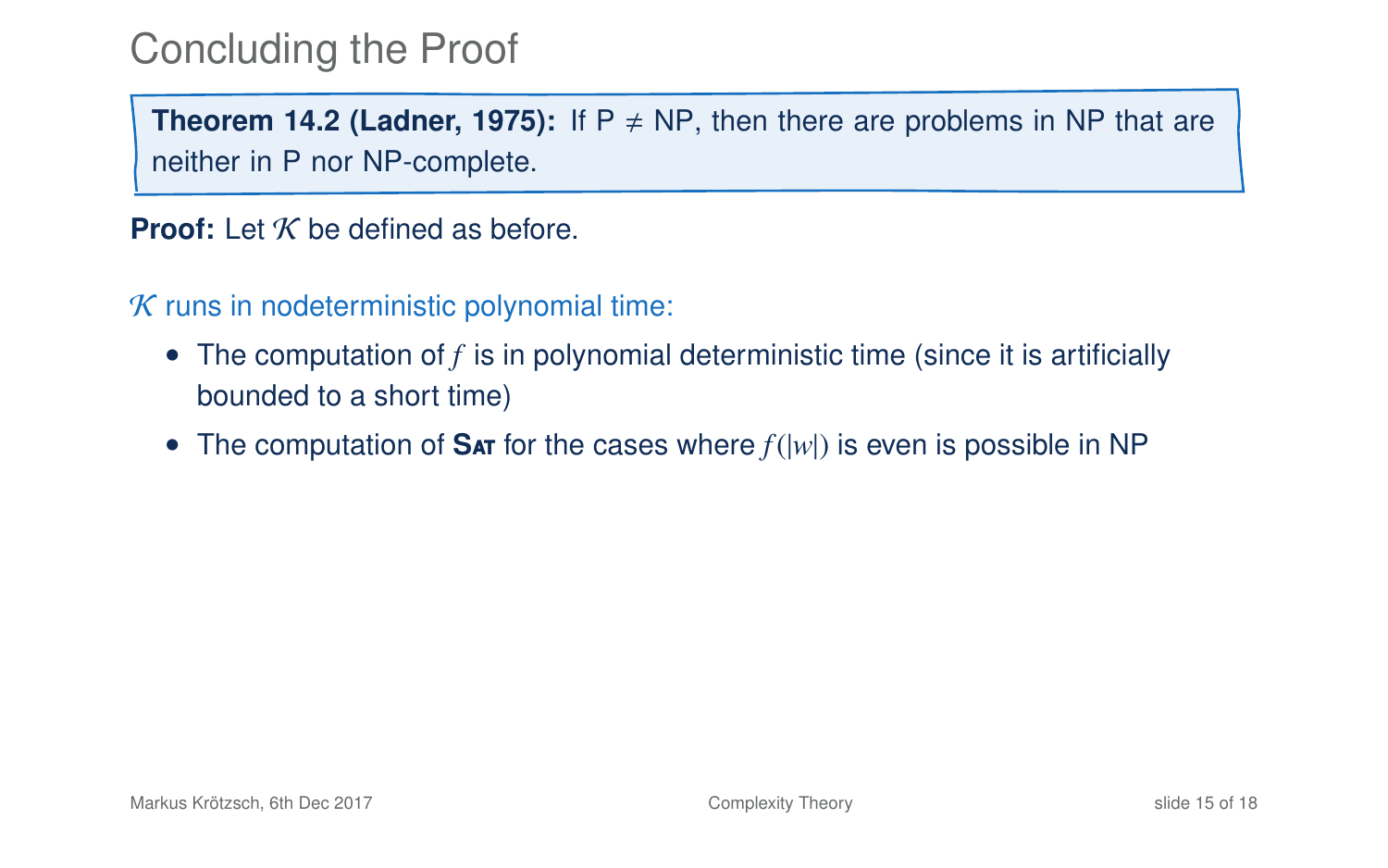**Theorem 14[.2](#page-7-0) (Ladner, 1975):** If  $P \neq NP$ , then there are problems in NP that are neither in P nor NP-complete.

**Proof:** Let  $K$  be defined as before.

 $K$  runs in nodeterministic polynomial time:

- The computation of *f* is in polynomial deterministic time (since it is artificially bounded to a short time)
- The computation of **S**at for the cases where *f*(|*w*|) is even is possible in NP

**L**(K) is not in P: As argued before: if it were in P, it would be equivalent to some polytime TM M*<sup>i</sup>* , and *f* would eventually be constant at 2*i*, making K equivalent to **S**at (up to finite variations), which contradicts  $P \neq NP$ .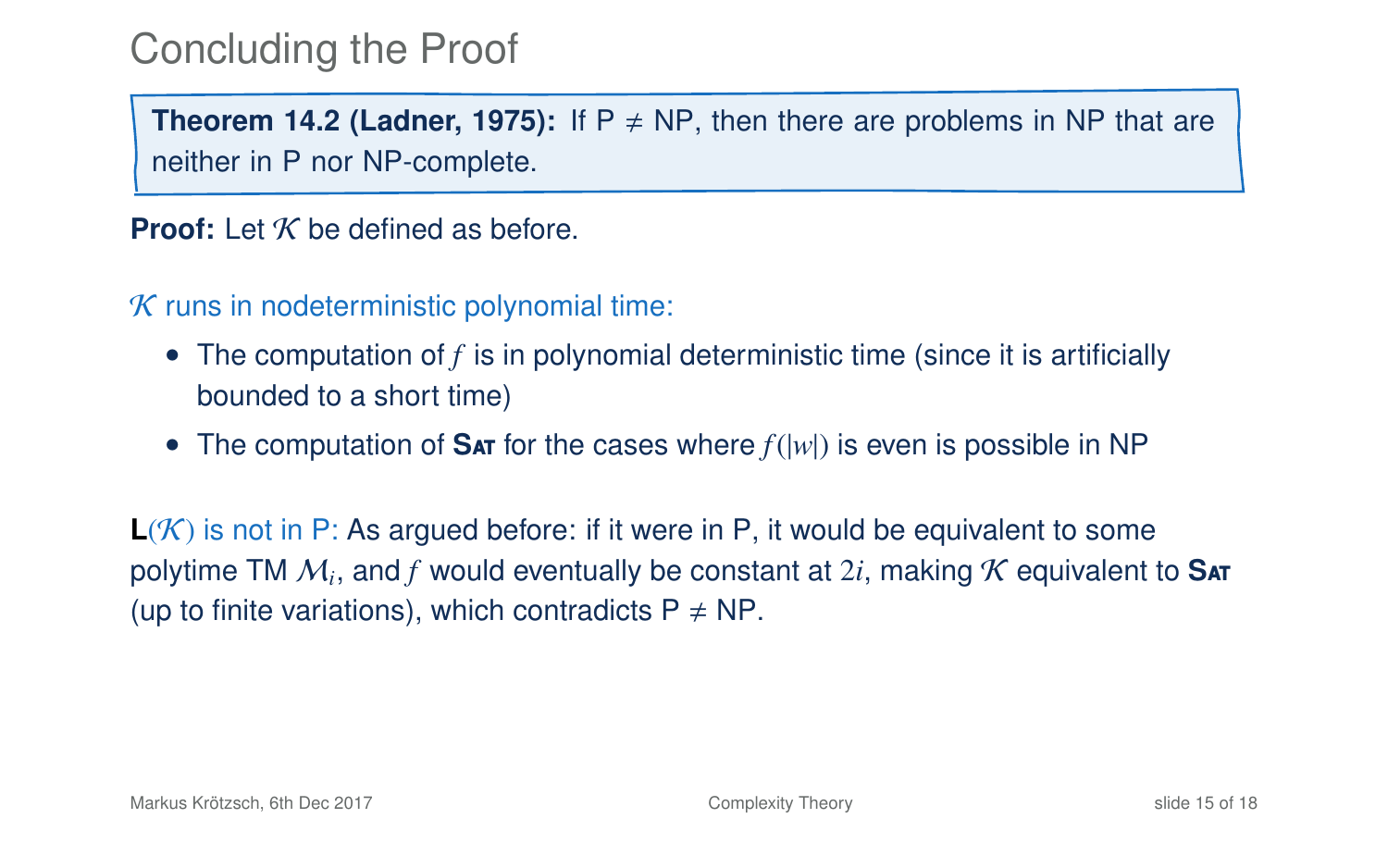**Theorem 14[.2](#page-7-0) (Ladner, 1975):** If  $P \neq NP$ , then there are problems in NP that are neither in P nor NP-complete.

**Proof:** Let K be defined as before

 $K$  runs in nodeterministic polynomial time:

- The computation of f is in polynomial deterministic time (since it is artificially bounded to a short time)
- The computation of **S**at for the cases where *f*(|*w*|) is even is possible in NP

**L**(K) is not in P: As argued before: if it were in P, it would be equivalent to some polytime TM M*<sup>i</sup>* , and *f* would eventually be constant at 2*i*, making K equivalent to **S**at (up to finite variations), which contradicts  $P \neq NP$ .

 $L(K)$  is not in NP-hard: As argued before: if it were NP-hard, there would be a polynomial many-one reduction  $\mathcal{R}_i$  from  $\mathbf{S}$ ar, and  $f$  would eventually be constant at  $2*i* + 1$ , making K equivalent to Ø (up to finite variations), which contradicts P ≠ NP.  $\Box$ Markus Krötzsch, 6th Dec 2017 **[Complexity Theory](#page-0-0)** Complexity Theory **Slide 15 of 18** slide 15 of 18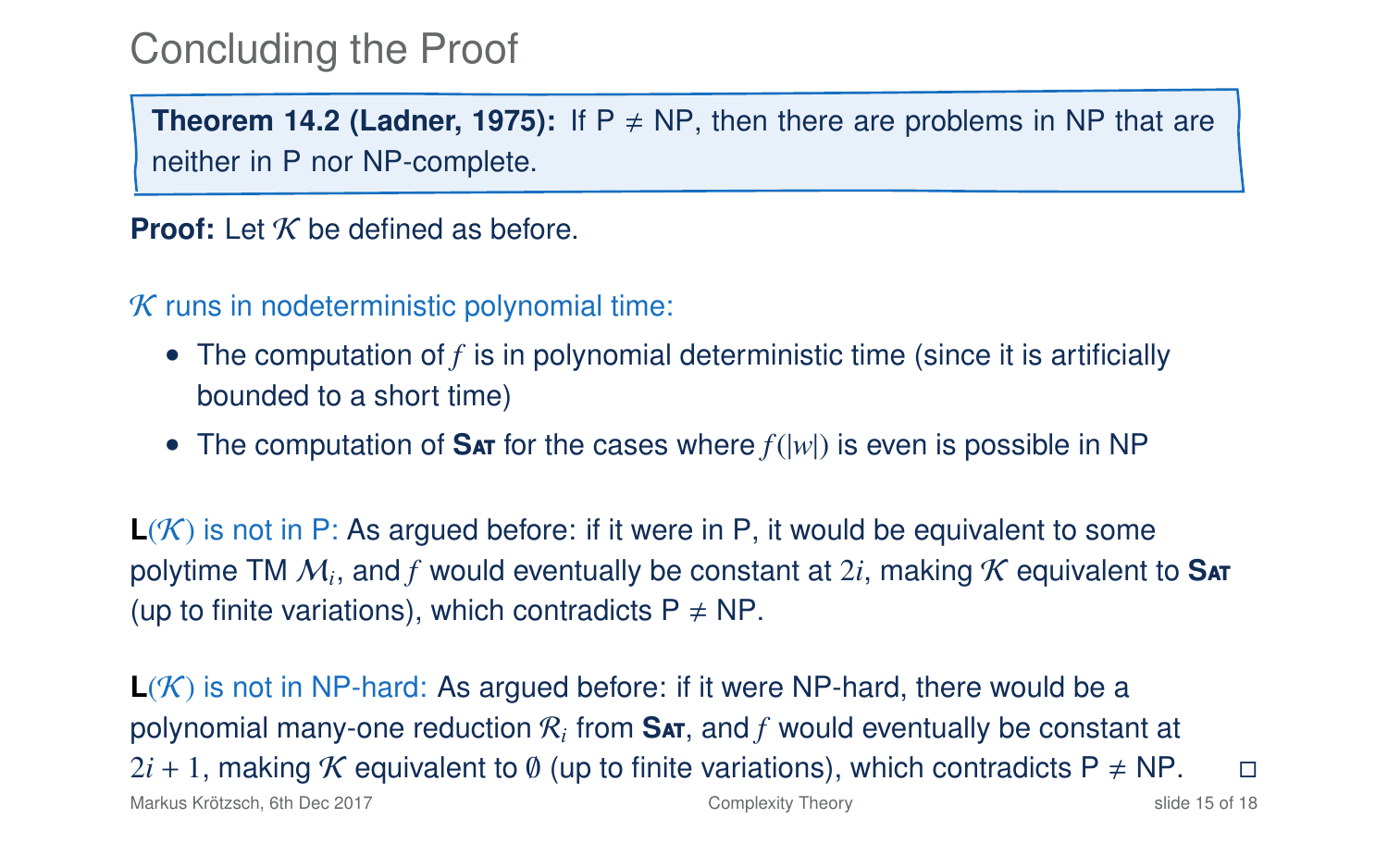**Note 1:** It is interesting to meditate on the following facts:

- We have defined a rather "busy" computation of *f* that checks that diagonalisation (over two different sets) must happen
- This definition of computation is essential to prove the result
- Nevertheless, diagonalisation remained "internal": from the outside,  $K$  is just a TM that sometimes solves **S**at (for a long range of inputs), and at other times just rejects every input (again for very long ranges of inputs)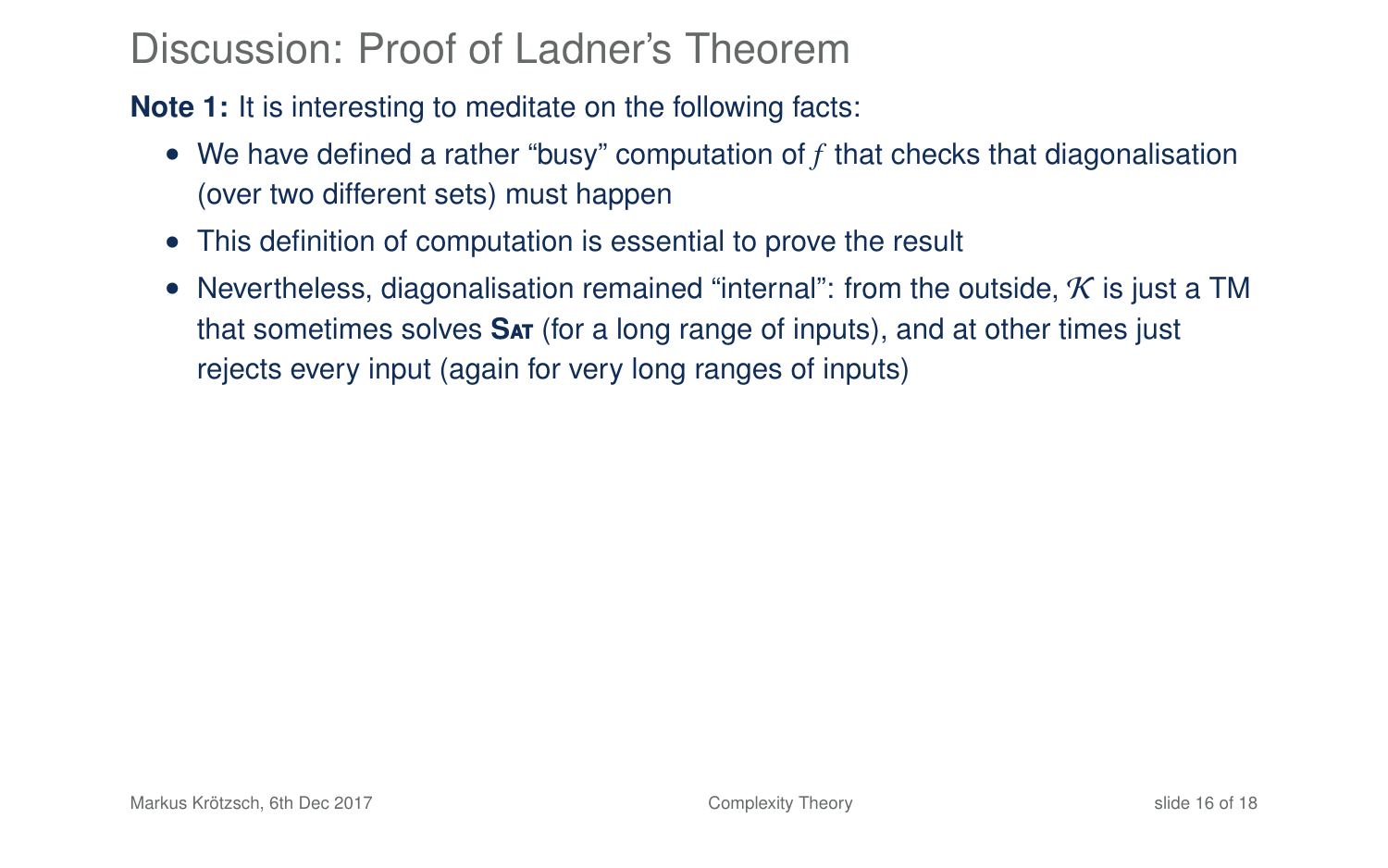**Note 1:** It is interesting to meditate on the following facts:

- We have defined a rather "busy" computation of *f* that checks that diagonalisation (over two different sets) must happen
- This definition of computation is essential to prove the result
- Nevertheless, diagonalisation remained "internal": from the outside,  $K$  is just a TM that sometimes solves **S**at (for a long range of inputs), and at other times just rejects every input (again for very long ranges of inputs)

#### **Note 2:** The constructed language is very artificial

• It is very "non-uniform" in terms of how hard it is, alternating between long stretches of NP-hardness and long stretches of triviality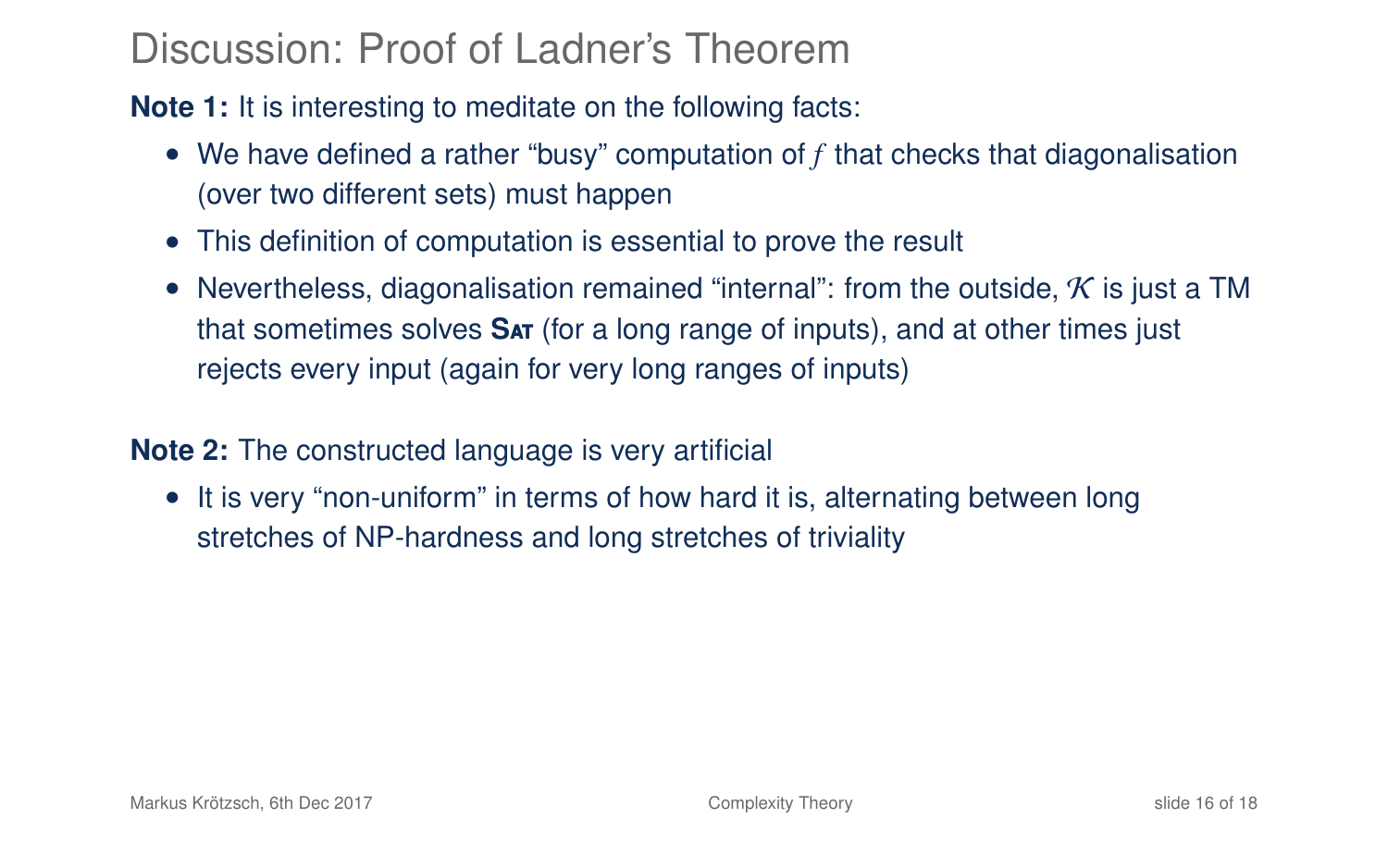**Note 1:** It is interesting to meditate on the following facts:

- We have defined a rather "busy" computation of *f* that checks that diagonalisation (over two different sets) must happen
- This definition of computation is essential to prove the result
- Nevertheless, diagonalisation remained "internal": from the outside,  $K$  is just a TM that sometimes solves **S**at (for a long range of inputs), and at other times just rejects every input (again for very long ranges of inputs)

### **Note 2:** The constructed language is very artificial

• It is very "non-uniform" in terms of how hard it is, alternating between long stretches of NP-hardness and long stretches of triviality

**Note 3:** Are there any natural problems that are known to be NP-intermediate?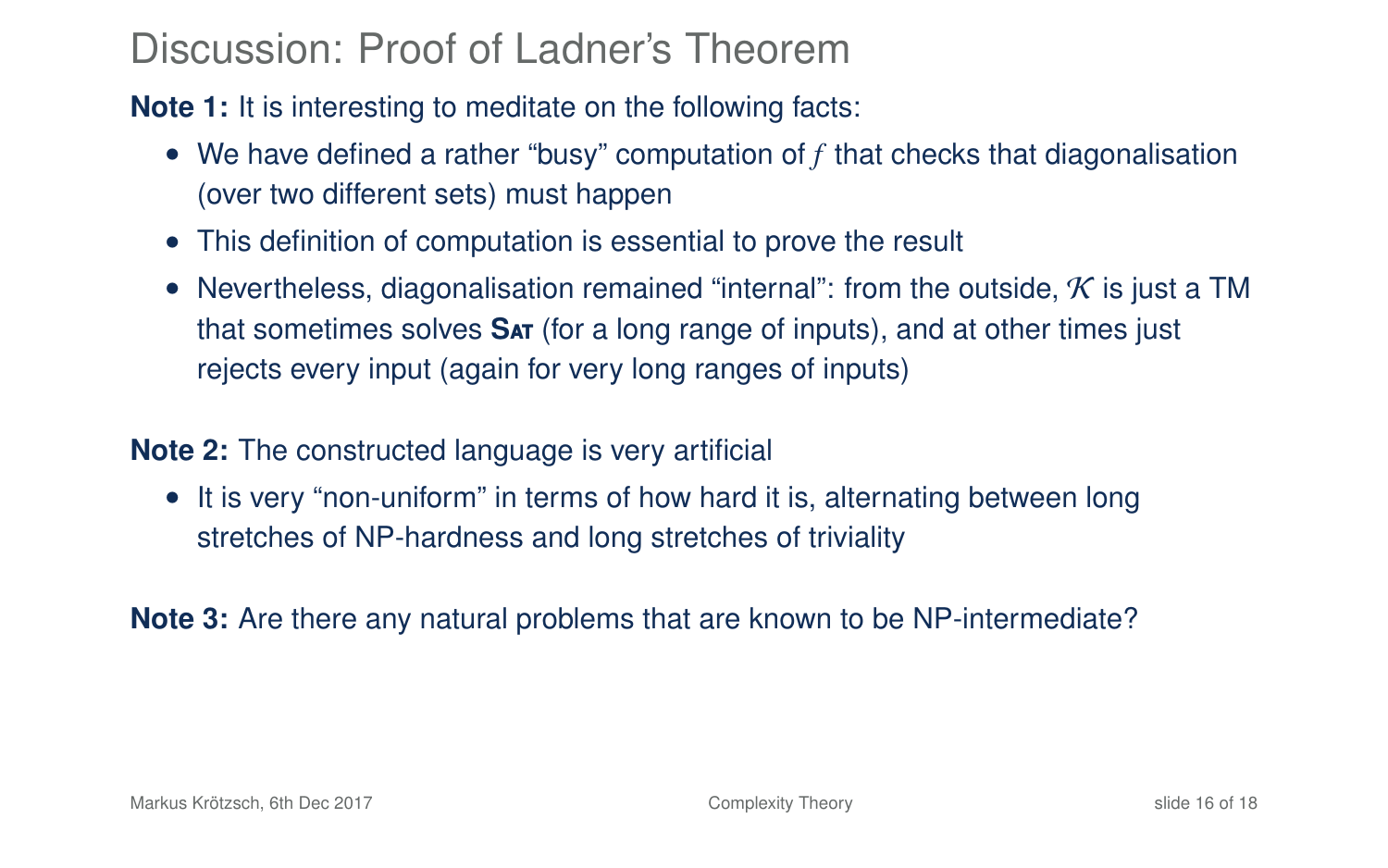**Note 1:** It is interesting to meditate on the following facts:

- We have defined a rather "busy" computation of *f* that checks that diagonalisation (over two different sets) must happen
- This definition of computation is essential to prove the result
- Nevertheless, diagonalisation remained "internal": from the outside,  $\cal K$  is just a TM that sometimes solves **S**at (for a long range of inputs), and at other times just rejects every input (again for very long ranges of inputs)

#### **Note 2:** The constructed language is very artificial

• It is very "non-uniform" in terms of how hard it is, alternating between long stretches of NP-hardness and long stretches of triviality

#### **Note 3:** Are there any natural problems that are known to be NP-intermediate?

- No: finding one would prove  $P \neq NP$
- [Candidate problems \(link\)](https://cstheory.stackexchange.com/a/237/17577) include, e.g., **G**raph **I**somorphism and **F**actoring Beware: the latter is not about deciding if a number is prime, but about checking something specific about its factors, e.g., whether the largest factor contains at least one 7 when written in decimal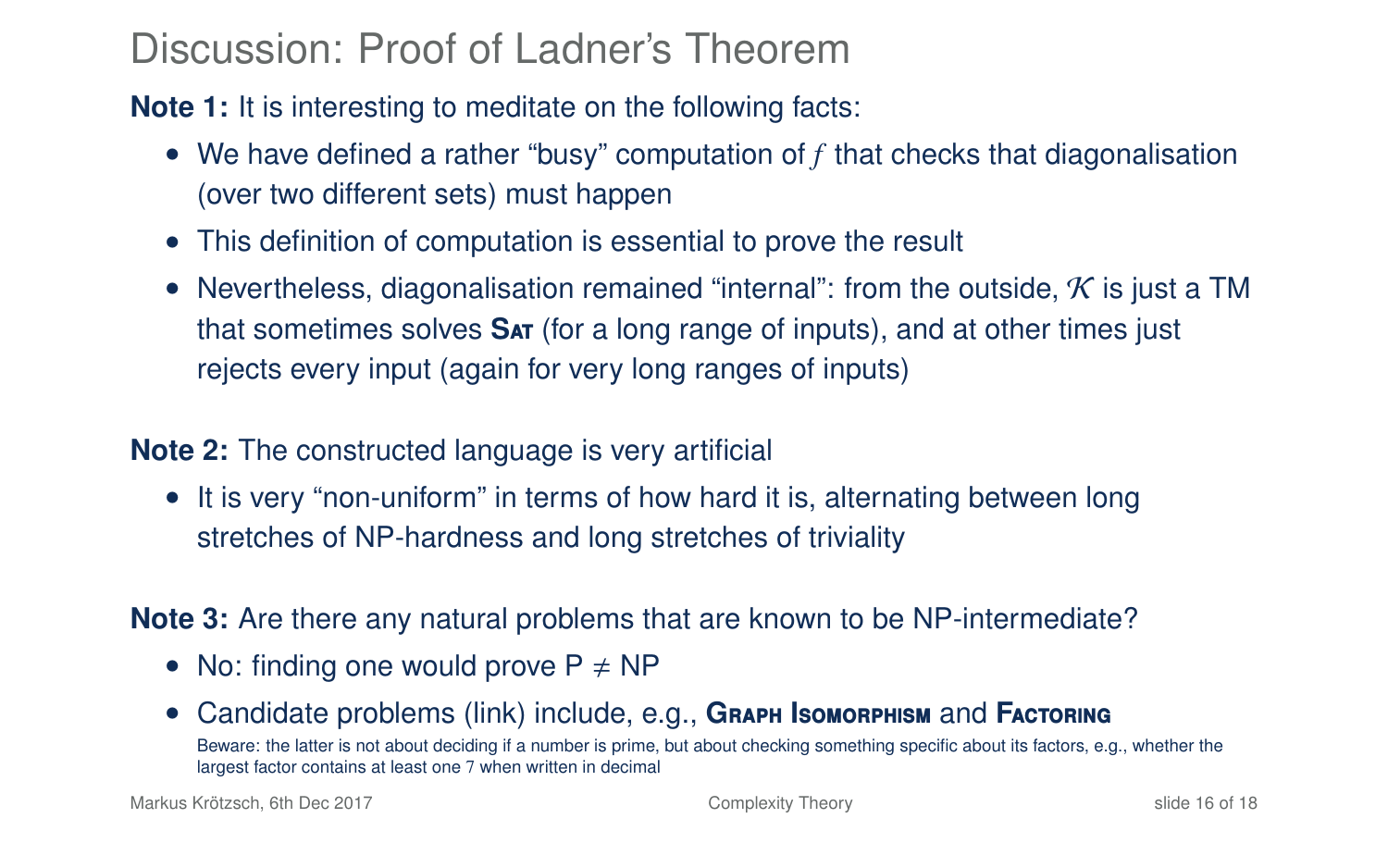# 15min for Teaching Evaluation